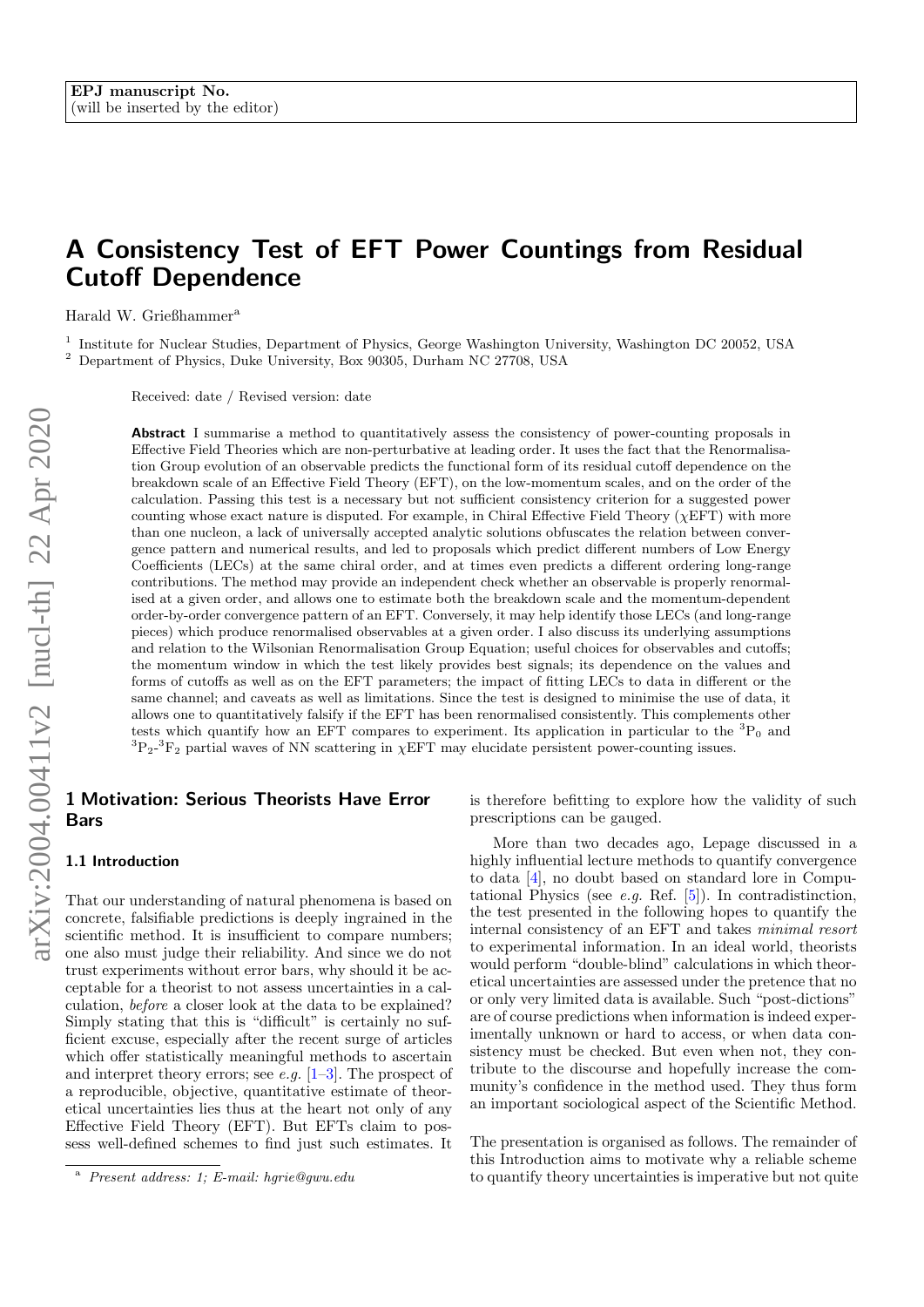straightforward in EFTs with unnatural shallow scales, and lists schemes discussed in the literature. Section [2](#page-3-0) provides a first description of the proposed test, on a rather abstract level. An example in sect. [3](#page-6-0) provides a concrete experience of the method. After this illustration, the final section addresses a number of what may at first reading be perceived as details. Most of these are crossreferenced in sect. [2,](#page-3-0) so that the interested reader can quickly find further information if desired. These topics include: extensions, assumptions, choices, and limitations of the method; a discussion of which observables and kinematics are likely to provide clear signals; and miscellaneous notes; followed by concluding remarks. This organisation has the advantage to not overburden the initial presentation in sect. [2](#page-3-0) with a large numbers of qualifiers and footnotes which disrupt the flow.

On a historical note, the origin of these remarks goes back to publications in 2003 and 2005  $[6, 7]$  $[6, 7]$  $[6, 7]$ , and to lectures at the 2008 US National Nuclear Physics Summer School [\[8\]](#page-13-6). When the issue was revisited at two workshops [\[9,](#page-13-7) [10\]](#page-13-8), its conclusions were generally perceived as not immediately straightforward or widely known. Input on some aspects was also provided for two recent publica-tions [\[11,](#page-13-9) [12\]](#page-13-10). Dai *et al.* explored it in  $\overline{N}N$  scattering [\[13\]](#page-13-11). It seems therefore fitting to present an expanded Technical Note, updating, expanding and – where necessary – correcting a proceeding from 2015 [\[14\]](#page-13-12).

#### 1.2 Rationale: Consistency Issues in EFTs with Shallow Bound States

Effective Field Theories take advantage of a separation of scales to expand interactions and observables in a dimensionless quantity which for the sake of this presentation is denoted by

<span id="page-1-1"></span>
$$
Q = \frac{\text{typical low momenta } k, p_{\text{typ}}}{\text{breakdown scale } \overline{A}_{\text{EFT}}} < 1 \tag{1}
$$

The numerator contains the relative momentum k between scattering particles, and other intrinsic low scales which are summarily denoted by  $p_{\text{typ}}$ . At the breakdown scale  $\overline{\Lambda}_{\text{EFT}}$ , new dynamical degrees of freedom enter which are not explicitly accounted for by the EFT but whose effects at these short distances are simplified into Low-Energy Coefficients (LECs).

Consider, for example, Chiral Effective Field Theory  $(\chi EFT)$ , the extension of (purely mesonic) Chiral Perturbation Theory to the one- and few-nucleon system; see e.g. [\[15\]](#page-13-13) for a recent review:  $p_{\text{typ}}$  then includes the pion mass and the inverse scattering lengths of the NN system:  $\gamma_t \approx 45$  MeV in the <sup>3</sup>S<sub>1</sub> channel and  $\gamma_s \approx -8$  MeV in the  ${}^{1}S_{0}$  channel are at leading order given by the inverse scattering lengths of these channels,  $\gamma_{t,s} \approx 1/a_{t,s}$ . Its breakdown scale  $\overline{\Lambda}_{\chi} \approx [700 \dots 1000]$  MeV is consistent with the masses of the  $\omega$  and  $\rho$  as the next-lightest exchange mesons, and with the chiral symmetry breaking scale – if the  $\Delta(1232)$  as lowest nucleonic resonance is included as dynamical degree of freedom. In a theory without it, the breakdown scale shrinks to  $\overline{\Lambda}_{\chi}(\Delta) \approx 300$  MeV. Another example is "pion-less EFT" (EFT( $\pi$ )), which in turn is the low-energy version of  $\chi$ EFT because the pion itself is integrated out, so that  $\overline{\Lambda}_{\sharp} \approx m_{\pi} \gg p_{\text{typ}} \sim \gamma_{t,s}$ . With such a parameter, all interactions and contributions to any observable are determined by expanding them in Q and estimating their relative strengths by Naïve Dimensional Analysis [\[16–](#page-13-14)[20\]](#page-13-15). When all interactions are perturbative, as in the mesonic and one-baryon sectors, this amounts to not much more than counting powers of k and  $p_{\text{typ}}$  – hence the name *power counting (PC)* scheme.

The situation is more complicated when some interactions must be treated non-perturbatively at leading order because of shallow real or virtual bound states with scales  $p_{\text{typ}} \ll \overline{\Lambda}_{\text{EFT}}$  in the EFT's range of validity. In NN scattering, all terms in the leading-order (LO) Lippmann-Schwinger equation, including the potential, must be of the same order when all nucleons are close to their nonrelativistic mass-shell. If that were not the case, one term could be treated as perturbation of the others and there would be no shallow bound-state. Thus, a shallow bound state necessitates resumming at least some particular interaction or interactions, i.e. an infinite number of interaction points at LO. This, in turn, imposes a consistency condition on that interaction and on the amplitude. In a non-relativistic theory, both the amplitude  $T_{NN}$  and potential  $V_{NN}$  must be of order  $Q^{-1}$ .

In order to show this, consider the intermediate-state NN propagator (correlated Green's function)  $G_{NN} \propto \frac{1}{q^2 - k^2}$ in time-ordered perturbation theory, where  $q$  is the relative momentum of one nucleon in the intermediate state, and  $k$  is the scattering momentum. In a field-theoretical approach,  $G_{NN}$  emerges after one picks the nucleon-pole in the (non-relativistic) energy-integration,  $q_0 \sim \frac{q^2}{2M}$  ("potential" régime; see e.g.  $[21, 22]$  $[21, 22]$  $[21, 22]$ ). In either case, the integral is dominated by momenta  $k \sim q$ .

<span id="page-1-0"></span>Denoting  $T_{NN}$  by an ellipse and  $V_{NN}$  by a rectangle, one arrives at the semi-graphical equation:



Therefore, a shallow real or virtual bound state mandates  $T_{\text{NN}} \sim V_{\text{NN}} \sim Q^{-1}$ , unless one is willing to resort to adhoc fine-tuning between differing contributions.

This leads to a surprising take on the one-pion exchange. It appears to scale as  $(\sigma_1 \cdot q)(\sigma_2 \cdot q)/(q^2 + m_\pi^2) \sim$  $Q<sup>0</sup>$  when one counts only explicit low-momentum scales, but must be of order  $Q^{-1}$  if its iteration is to be mandated in bound-state dynamics  $q_0 \sim \frac{q^2}{2M}$ . For  $q_0 \sim q$ , on the other hand, the nucleon becomes static, NN rescattering is suppressed, and one enters the soft and ultra-soft régimes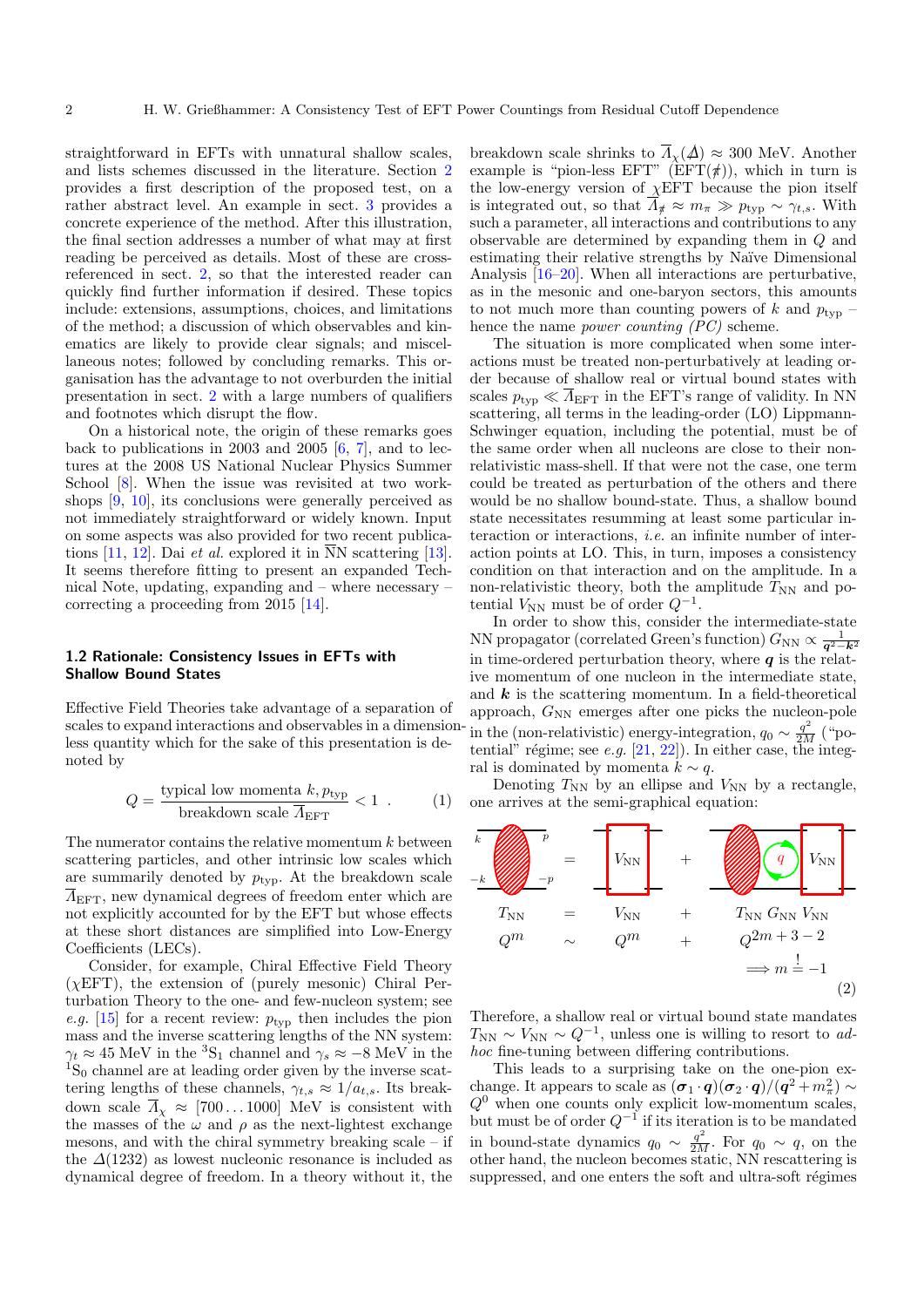of Non-Relativistic QED/QCD; see e.g. Refs. [\[21,](#page-13-16) [22\]](#page-13-17) and references both in and to these.

In a straightforward extension, amplitude and interaction between  $n$  nucleons which accommodate non-perturbative features at LO scale as

<span id="page-2-0"></span>
$$
T_{nN} \sim V_{nN} \sim Q^{1-n} \quad . \tag{3}
$$

Since both the interactions and the LECs themselves carry inverse powers of Q, finding their importance by just counting momenta is therefore clearly insufficient.

The resulting scaling for  $T_{nN}$  only assumes the existence (but not particular numerical value) of unnaturally small scales, irrespective of the form of the interaction. It does not reveal which terms constitute the LO potential or how the "unnatural" shallow scale emerges; only how those terms must be power-counted.

These arguments imply that a choice of EFTs exists, all of which have the same symmetries and degrees of freedom but differ in their power counting. These include the popularly used version with shallow NN bound states and the one-pion exchange at leading order [\[15\]](#page-13-13); a "KSW" version in which the one-pion exchange scales indeed as  $Q^0$ and thus is not needed to bind the shallow bound states at LO but enters at NLO, with analytic results in the NN system that pass every test of self-consistency but limit the radius of convergence to  $\overline{\Lambda}_{\rm KSW} \lesssim 200$  MeV or so [\[23–](#page-13-18) [25\]](#page-13-19); and a version in which low-energy Nuclear Physics has no shallow bound states at all  $(\gamma_{t,s} \sim \overline{\Lambda}_{\text{EFT}})$ , so that the one-pion exchange is perturbative. Nature's provision of shallow bound states rules out the latter.

In NN scattering, a main issue appears to be an intrinsic scale  $\Lambda_{\text{NN}} = 16\pi f_{\pi}^2/(g_A^2 M) \approx 300 \text{ MeV}$ , where  $f_{\pi} \approx 92$  MeV is the pion decay constant and  $g_A \approx 1.27$ . It sets the strength of the one-pion exchange potential [\[24,](#page-13-20) [26\]](#page-13-21) and lies right between the typical low scale  $m_{\pi}$  and the expected breakdown scale  $\overline{A}_x$ , possibly providing a less-than-perfect separation of scales and convergence.

This behaviour of LO amplitudes and interactions in the presence of shallow bound states has long been recognised in pionless EFT  $(EFT(\#))$  and its variants (like Halo-EFT and EFT of point-like interactions), where the scaling of operators and the  $\beta$  functions of couplings between up to 3 nucleons are well-established [\[15,](#page-13-13) [27,](#page-13-22) [28\]](#page-13-23). For example, analytic results in well-controlled limits show one momentum-independent 3N operator at LO. Likewise, Non-Relativistic QED and QCD count the Coulomb potential as  $Q^{-1}$  to allow its resummation.

The situation in  $\chi$ EFT for two and more nucleons is less obvious. In order to circumvent the apparent paradox between having to resum in order to get a shallow bound state on the one hand, and the momentum scaling of the one-pion exchange potential on the other hand, Weinberg pragmatically suggested to still count LECs and the onepion exchange as  $Q^0$ , but to apply the perturbative counting of momenta not to amplitudes but to the few-nucleon potential, which is then iterated to produce shallow bound states. How this translates into a PC of observables is under dispute. It has also been demonstrated that Weinberg's pragmatic proposal predicts an incorrect scaling of short-distance singularities with  $m_{\pi}$  [\[29\]](#page-13-24); and that it permits no unique convergence for  $\Lambda \gtrsim \overline{\Lambda}_{\rm EFT}$ , including in the limit  $\Lambda \to \infty$  [\[30\]](#page-13-25); see also U. van Kolck's contribution to this volume [\[31\]](#page-13-26). Further disagreement persists about the interpretation of approximate solutions (large off-shell momenta, semi-classical limit, etc.), and about more technical problems (deeply bound states etc.). In addition, a cutoff/regulator  $\Lambda$  becomes numerically necessary. It is conceptually quite different from the breakdown scale  $\Lambda_{\text{EFT}}$ , albeit the two symbols are similar. It cannot be much smaller than the breakdown scale in order not to "cut out" physical, low-resolution momenta in loops. But even how far  $\Lambda$  should be varied is under dispute: Is any value  $\Lambda \gtrsim \overline{\Lambda}_{\text{EFT}}$  legitimate, including  $\Lambda \to \infty$  (see e.g. ref. [\[30\]](#page-13-25) and references to it); or should the range be constrained to  $\Lambda \approx \overline{\Lambda}_{\text{EFT}}$  (see *e.g.* ref. [\[32\]](#page-13-27) and references to it)?

In any case, it should be clear that no particular value of any cutoff (including infinity) is preferred to any other, as long as  $\Lambda \gtrsim \overline{\Lambda}_{\rm EFT}$ . For any cutoff, one truncates some non-physical high-momentum/short-distance modes whose Physics is not represented in detail, just because an EFT's effective degrees of freedom are ineffective for loop momenta  $q \gtrsim \Lambda_{\text{EFT}}$ .

It is thus no surprise that in addition to Weinberg's pragmatic proposal, three active PC proposals emerged in  $\chi$ EFT, all with the same degrees of freedoms: nucleons and pions only [\[33–](#page-13-28)[40\]](#page-13-29). Table [1](#page-3-1) lists their predictions for the order at which a LEC or long-range contribution enters in the lower NN partial waves. While there is agreement that the long-range part is dominated by one-pion-exchange, ordering of its two-pion exchange is under dispute. More importantly, each finds a different number of LECs at any given order – and each claims consistency. Not all can be right, though. Articles, panels and sessions at Chiral Dynamics and other conferences as well as dedicated workshops led to little consensus (see e.g. Daniel Phillips' evenhanded account at Chiral Dynamics 2012 [\[41\]](#page-13-30) and van Kolck's more recent review [\[42\]](#page-14-0)); some additional notable contributions include Refs. [\[15,](#page-13-13) [24,](#page-13-20) [29,](#page-13-24) [30,](#page-13-25) [32,](#page-13-27) [43–](#page-14-1)[46\]](#page-14-2).

This is not just stamp-collecting or a philosophical question which potentially exposes the soft underbelly of  $\chi$ EFT and the credibility of its error assessments, but which is "otherwise" of little practical consequence. A central EFT promise is that it encodes the unresolved short-distance information at a given accuracy into not just some, but the smallest-possible number of independent LECs under given symmetries. For example, the PC proposals of NN  $\chi$ EFT differ most for attractive triplet waves: the  ${}^{3}P_{2}$ - ${}^{3}F_{2}$  system at order  $Q^{0}$  has no LEC parameter  $[33]$  – or 3 of similar size  $[34, 35]$  $[34, 35]$  $[34, 35]$  – or 3, but with different weights  $[36-38]$  $[36-38]$  – or  $1[39, 40]$  $1[39, 40]$  $1[39, 40]$  $1[39, 40]$ . To bring it to a boil: If all proposals are renormalised and fit NN data with the same  $\chi^2$ , the one with the least number of parameters wins.

For the sake of this article, I am agnostic about this dispute. Rather, I propose to test if a predicted convergence pattern is reflected in the answers, i.e. if a proposed power counting is consistent.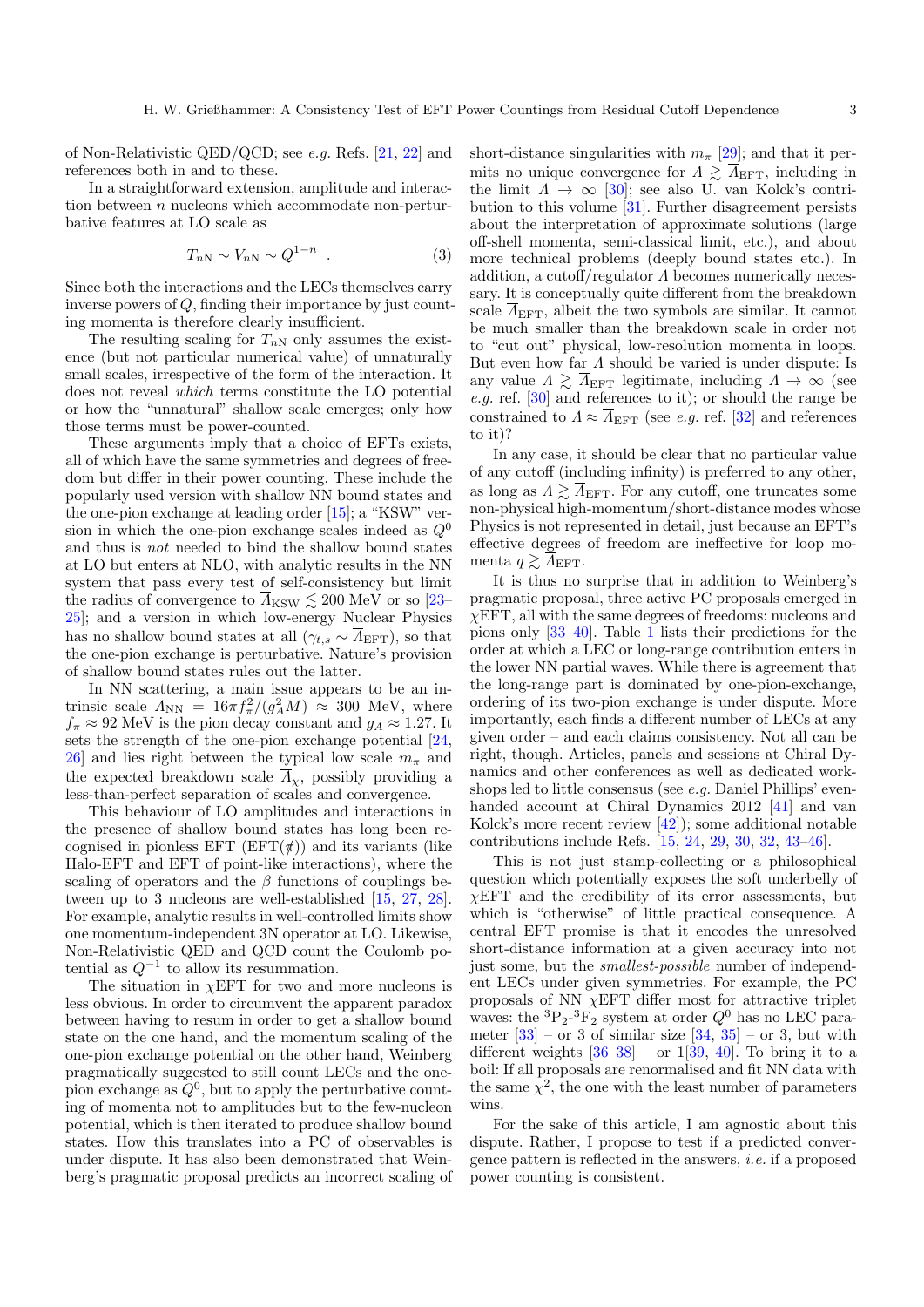| order              | <b>Weinberg</b> (modified) $\left[33\right]$                                                            | <b>Birse</b> 2005 [34, 35]                                               | Pavon et al. 2006 [36-38]                                                                                                                                                                                                                                                                                        | <b>Long/Yang</b> 2012 [39, 40]                                                                                                                                  |
|--------------------|---------------------------------------------------------------------------------------------------------|--------------------------------------------------------------------------|------------------------------------------------------------------------------------------------------------------------------------------------------------------------------------------------------------------------------------------------------------------------------------------------------------------|-----------------------------------------------------------------------------------------------------------------------------------------------------------------|
| $Q^{-1}$           | LO of ${}^{1}S_{0}$ , ${}^{3}S_{1}$ , OPE                                                               | LO of ${}^{1}S_{0}$ , ${}^{3}S_{1}$ , OPE, ${}^{3}D_{1}$ ,<br>${}^3SD_1$ | LO of ${}^{1}S_{0}$ , ${}^{3}S_{1}$ , OPE, ${}^{3}P_{0,2}$ ,<br>${}^3D_2$                                                                                                                                                                                                                                        | LO of ${}^{1}S_{0}$ , ${}^{3}S_{1}$ , OPE, ${}^{3}P_{0.2}$                                                                                                      |
| $Q^{-\frac{1}{2}}$ | none                                                                                                    | LO of ${}^{3}P_{0,1,2}$ , ${}^{3}PF_{2}$ , ${}^{3}F_{2}$ ,<br>$\rm^3D_2$ | LO of ${}^{3}SD_1$ , ${}^{3}D_1$ , ${}^{3}PF_2$ , ${}^{3}F_2$                                                                                                                                                                                                                                                    | none                                                                                                                                                            |
| $Q^0$              | none                                                                                                    | NLO of ${}^{1}S_{0}$                                                     | NLO of ${}^{1}S_0$                                                                                                                                                                                                                                                                                               | NLO of ${}^{1}S_{0}$                                                                                                                                            |
| $Q^{\frac{1}{2}}$  | none                                                                                                    | NLO of ${}^{3}S_{1}$ , ${}^{3}D_{1}$ , ${}^{3}SD_{1}$                    | none                                                                                                                                                                                                                                                                                                             | none                                                                                                                                                            |
| $Q^1$              | LO of ${}^{3}SD_{1}$ , ${}^{1}P_{1}$ , ${}^{3}P_{0,1,2}$ ,<br>TPE; NLO of ${}^{1}S_{0}$ , ${}^{3}S_{1}$ | none                                                                     | none                                                                                                                                                                                                                                                                                                             | LO of ${}^{3}SD_{1}$ , ${}^{1}P_{1}$ , ${}^{3}P_{1}$ , ${}^{3}PF_{2}$ ,<br>TPE, NLO of ${}^{3}S_{1}$ , ${}^{3}P_{0}$ , ${}^{3}P_{2}$ ;<br>$N^2$ LO of ${}^1S_0$ |
| $Q^{\frac{3}{2}}$  | none                                                                                                    | NLO of ${}^{3}D_{2}$ , ${}^{3}P_{0,1,2}$ , ${}^{3}PF_{2}$ ,<br>${}^3F_2$ | none                                                                                                                                                                                                                                                                                                             | none                                                                                                                                                            |
| $Q^2$              | NLO of TPE                                                                                              | LO of TPE, ${}^{1}P_{1}$ ; NLO of<br>OPE; $N^2LO$ of ${}^1S_0$           | $\label{eq:LO} \begin{array}{c} {\rm LO} \quad {\rm of} \quad {\rm TPE}, \quad ^{1,3}{\rm P}_1; \quad {\rm NLO} \\ {\rm of} \quad ^3{\rm S}_1, \quad ^3{\rm D}_{1,2}, \quad ^3{\rm SD}_1, \quad ^3{\rm P}_{0,2}, \end{array}$<br><sup>3</sup> PF <sub>2</sub> ; N <sup>2</sup> LO of <sup>1</sup> S <sub>0</sub> | NLO of TPE; $N^3$ LO of ${}^1S_0$                                                                                                                               |
| $\#$ at $Q^{-1}$   | 2                                                                                                       | $\overline{4}$                                                           | 5                                                                                                                                                                                                                                                                                                                | $\overline{4}$                                                                                                                                                  |
| # at $Q^0$         | $+0$                                                                                                    | $+7$                                                                     | $+5$                                                                                                                                                                                                                                                                                                             | $+1$                                                                                                                                                            |
| # at $Q^1$         | $+7$                                                                                                    | $+3$                                                                     | $\Omega$                                                                                                                                                                                                                                                                                                         | $+8$                                                                                                                                                            |
| total at $Q^1$     | -9                                                                                                      | 14                                                                       | 10                                                                                                                                                                                                                                                                                                               | 13                                                                                                                                                              |

<span id="page-3-1"></span>Table 1. Order  $Q^n$  at which some LECs and the One- as well as Two-Pion-Exchange (OPE, TPE) enter in partial waves, for proposed power-countings in NN  $\chi$ EFT [\[9\]](#page-13-7). LECs of mixing angles are denoted e.g. by <sup>3</sup>SD<sub>1</sub>. The bottom part summarises the number of LECs at a given order. Not all schemes have contributions at a given order, and some do not list all higher partial waves. While the information was collected with feedback from the respective authors, only I am to blame for errors. The results of Weinberg's pragmatic proposal have been shifted by  $-1$  so that its potential starts at order  $Q^{-1}$ , as mandated by the general arguments of eq. [\(2\)](#page-1-0).

# <span id="page-3-0"></span>2 The Test: Turning Cutoff Dependence into an Advantage

Assume we calculated an observable  $\mathcal O$  whose first nonzero contribution is at order  $n_0$  up to and including order  $Q^n$ with  $n \geq n_0$  in an EFT, *i.e.* up to  $N^{n-n_0}$ LO (next-to-nextto-... -leading order, with  $n - n_0$  occurrences of "next") relative to LO:

<span id="page-3-2"></span>
$$
\mathcal{O}(k, p_{\text{typ}}; A; \overline{A}_{\text{EFT}}) = \sum_{i=n_0}^{n} \left(\frac{k, p_{\text{typ}}}{\overline{A}_{\text{EFT}}}\right)^i \mathcal{O}_i(k, p_{\text{typ}}; \overline{A}_{\text{EFT}}) + \mathcal{C}_n(A; k, p_{\text{typ}}, \overline{A}_{\text{EFT}}) \left(\frac{k, p_{\text{typ}}}{\overline{A}_{\text{EFT}}}\right)^{n+1-n_0}
$$
\n(4)

[Non-integer n and non-integer steps from one order to the next will be discussed in [4.1.1.](#page-7-0)] The notation  $\left(\frac{k, p_{\text{typ}}}{\overline{A}_{\text{EFT}}}\right)$ for Q indicates that numerators may depend on combinations of both  $k$  and  $p_{\text{typ}}$ . If properly renormalised, effects attributed to a regulator  $\Lambda$  appear only at orders which are higher than the last order  $n$  which is known in full. Therefore, the sum  $\mathcal O$  may depend on  $\Lambda$  via higher-order cutoff artefacts which are subsumed into the function  $\mathcal{C}_n$ , but the renormalised order- $Q^i$  contribution  $\mathcal{O}_i$  to the observable  $\mathcal O$  does not.

This series expansion of  $\mathcal O$  is based on a key assumption not only of EFTs but of Physics in general: "Naturalness". To formulate this principle rigorously is beyond the scope of this presentation. Sometimes, it is only discussed as constraint on the LECs in an EFT, but the concept applies more broadly. Paraphrasing van Kolck at the workshop out of which this volume grew  $[47]$ , I define Weak Naturalness as requiring that higher-order terms in an expansion do generally not spoil the perturbative series, *i.e.*  $|\mathcal{O}_i| > |\mathcal{O}_{i+1}Q|$  in most cases; see also [\[15\]](#page-13-13).

Weak naturalness is not quite as strong a condition as what many people understand as "Naturalness", where all the coefficients shall be of "order 1", *i.e.*  $l^{n}|\mathcal{O}_{i}| \sim \mathcal{O}(1)$ , with the exponent  $n$  of an appropriate scale  $l$  picked such that the result has dimension-less units and one needs to agree what numbers shall be considered as "of order 1". In order to circumvent specifying a scale l, one can postulate that "the coefficients  $\mathcal{O}_i$  should all have about the same size" or " $|\mathcal{O}_{i+1}|/|\mathcal{O}_i| \sim 1$  should be about one". That, however, still begs the question what ratios can be considered as "order 1": what about 1/4th, 4, or 10?

Weak Naturalness, on the other hand, is tied to the size of the expansion coefficient and can thus be defined more robustly. When  $Q \approx 10^{-20}$  as in nuclear corrections from Quantum Gravity at the Planck scale, then ratios of  $|\mathcal{O}_{i+1}|/|\mathcal{O}_i| \approx 10^{15}$  may appear prohibitively large, but the contribution of the  $(i+1)$ st term in the series of the observable  $\mathcal O$  is still suppressed by  $10^{-20+15} = 10^{-5}$  against that of the ith term and hence provides for all practical purposes a negligible correction. If, on another hand,  $Q \approx \frac{1}{4}$ as expected in  $\chi$ EFT, then ratios of  $|\mathcal{O}_{i+1}|/|\mathcal{O}_i| \approx 3$  or so are already precarious.

Naturalness for Quantum Field Theories was popularised by 't Hooft [\[48\]](#page-14-4). It flows into the other fundamental EFT assumption: Higher-order terms can reliably be estimated by Naïve Dimensional Analysis, see  $e.g.$  [\[16,](#page-13-14) [17,](#page-13-36)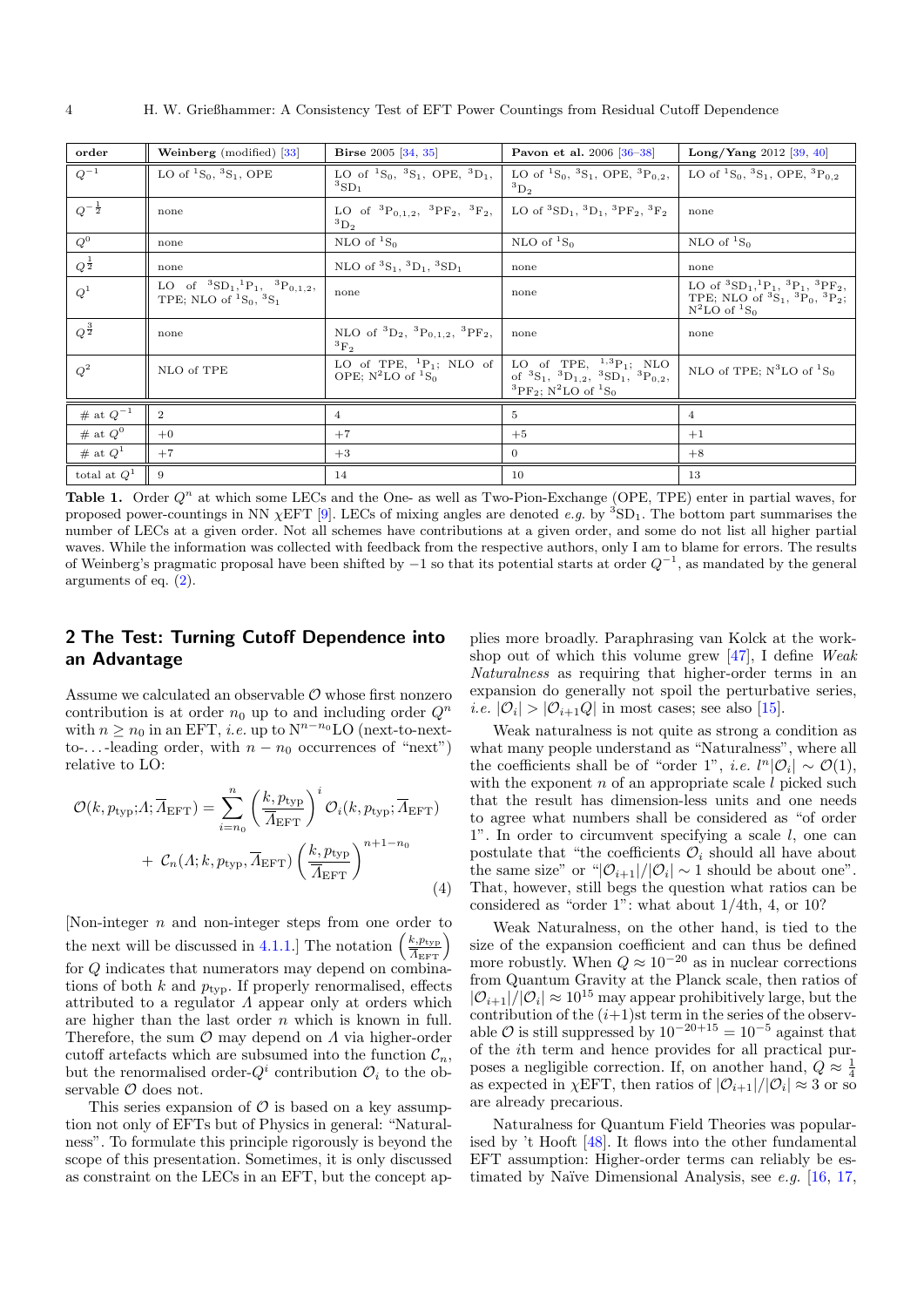[20\]](#page-13-15). Both concepts have been implicit assumptions of the quantitative scientific method since it was first employed. Without these variants of Occam's Razor [\[49\]](#page-14-5), one cannot rule out alternative explanations via extraordinarily large higher-order corrections. Scientists just have to hope that Nature is not malevolent ("Raffiniert ist der Herrgott, aber boshaft ist er nicht." [\[50\]](#page-14-6)).

Weak Naturalness also applies to the residual  $C_n$ . While it may still depend on  $\overline{A}_{\text{EFT}}$ , k and  $p_{\text{typ}}$ , it should be of natural size for all  $k, p_{\text{typ}} < \overline{A}_{\text{EFT}}$ , so that its contribution is parametrically suppressed by  $Q^{n+1}$  relative to the known terms of the series. Specifically, we require that  $\mathcal{O}_n/\mathcal{C}_n \gtrsim Q$  for (statistically speaking) the "wide variety" of residuals and orders available", with only "a few" exceptions. If that were not the case, cutoff variations would regularly produce corrections which are comparable in size to the regulator-independent terms  $\mathcal{O}_i(k, p_{\text{tvo}}; \overline{A}_{\text{EFT}})$ . This would contradict the EFT assumption that higher-order corrections are usually parametrically small.

A quantitative analysis of what constitutes a "regular", "parametrically small" or "exceptional" case, or a "wide variety" and "a few" cases, or under which circumstances a scale should be considered "unnatural", requires a comprehensive and generally accepted, quantitative theory of (Weak) Naturalness and Naïve Dimensional Analysis. That, however, does appear at present not to be fully available [\[51\]](#page-14-7). It is certainly well beyond the scope of this presentation. Work in this direction will most likely employ Bayesian statistical analysis, starting from reasonable expectations clearly formulated as priors; see e.g. refs. [\[2,](#page-13-37) [3\]](#page-13-1) and references therein. Braaten and Hammer provide interesting probabilistic interpretations of "unnaturalness" in a square-well-plus-van-der-Waals setting in sect. 2.2 of ref. [\[52\]](#page-14-8).

With these qualifiers, we progress to explore the relative difference of  $\mathcal{O}(k, p_{\text{typ}}; \Lambda)$  in eq. [\(4\)](#page-3-2) at any two cutoffs<sup>[1](#page-4-0)</sup>:

$$
\frac{\mathcal{O}(k, p_{\text{typ}}; A_1) - \mathcal{O}(k, p_{\text{typ}}; A_2)}{\mathcal{O}(k, p_{\text{typ}}; A_1)} = \left(\frac{k, p_{\text{typ}}}{\overline{A}_{\text{EFT}}}\right)^{n+1}
$$
  
 
$$
\mathcal{C}_n(A_1; k, p_{\text{typ}}, \overline{A}_{\text{EFT}}) - \mathcal{C}_n(A_2; k, p_{\text{typ}}, \overline{A}_{\text{EFT}})
$$
 (5)

$$
\times \frac{\frac{C_n(1,1), n, p_{\text{typ}}, 1_{\text{EF}}1) - C_n(1,2), n, p_{\text{typ}}, 1_{\text{EF}}1}{\mathcal{O}(k, p_{\text{typ}}, A_1; \overline{A}_{\text{EFT}})}
$$
\n
$$
= \left(\frac{k, p_{\text{typ}}}{\overline{A}_{\text{EFT}}}\right)^{n+1-n_0} \frac{\mathcal{C}_n(A_1; \dots) - \mathcal{C}_n(A_2; \dots)}{\mathcal{O}_{n_0}(k, p_{\text{typ}}; \overline{A}_{\text{EFT}})}
$$
\n
$$
\times \left[1 + O\left(\frac{k, p_{\text{typ}}}{\overline{A}_{\text{EFT}}}\right)\right].
$$
\n(6)

The last expression uses the expansion of  $\mathcal O$  to leading order and demonstrates that the leading polynomial dependence is on  $\left(\frac{k, p_{\text{typ}}}{\overline{A}_{\text{EFT}}}\right)^{n+1-n_0}$ . Corrections are suppressed at least by another power of  $\frac{k, p_{\text{typ}}}{\overline{A}_{\text{EFT}}}$  and carry a mild dependence on the cutoff  $\Lambda_1$ ; see also note [4.1.2.](#page-7-1)

For more insight, multiply eq. [\(5\)](#page-4-1) by  $\Lambda_1/(\Lambda_1-\Lambda_2)$  and take  $\Lambda_2 \to \Lambda_1$ :

<span id="page-4-2"></span>
$$
\frac{\Lambda}{\mathcal{O}} \frac{\mathrm{d}\mathcal{O}}{\mathrm{d}\Lambda} = \frac{1}{\mathcal{O}} \left( \frac{k, p_{\text{typ}}}{\overline{\Lambda}_{\text{EFT}}} \right)^{n+1} \frac{\mathrm{d}\mathcal{C}_n(\Lambda)}{\mathrm{d}\ln\Lambda} \quad . \tag{7}
$$

This is the operator on the left of Wilson's Renormalisation Group Equation for the observable  $\mathcal{O}$ :  $\frac{d \ln \mathcal{O}}{d \ln A} = 0$ . Wilson's equation is balanced by a zero on the right-hand side, guaranteeing that observables are independent of the renormalisation scheme. Note that eq. [\(7\)](#page-4-2) features a total derivative: LECs in  $\mathcal O$  are readjusted as  $\Lambda$  changes.

In practise and in eq.  $(7)$ , an EFT at finite order n and with finite cutoff tolerates cutoff artefacts which are parametrically small, *i.e.* at least of order  $n+1$ . Therefore, the term on the right-hand side is not necessarily zero, but only must be parametrically suppressed, namely at least one order higher than the last retained order in  $\mathcal{O}$ . This also limits the rate of change in the residual  $\mathcal{C}_n$ : Consistent with Weak Naturalness, an observable is "perturbatively renormalised" when the right-hand side of eq. [\(5\)](#page-4-1) is smaller than any (or at least the vast majority) of the terms on the left-hand side. To some, this condition implies  $\Lambda$  can only be varied in a range around  $\overline{A}_{\text{EFT}}$ ; the functional dependence on  $k$  and  $n$  is then still a quantitative prediction. Equation [\(5\)](#page-4-1) therefore reveals quantitative aspects of the Renormalisation Group evolution and can be utilised to falsify claims of consistency in an EFT.

One can now vary  $k$  and  $p_{\text{typ}}$  to read off both the order  $n$  to which the calculation is complete and the breakdown scale  $\overline{A}_{\text{EFT}}$ . Subsequently, one can reconstruct also the kdependent expansion parameter  $Q$  from eq. [\(1\)](#page-1-1) (see also note [4.1.4\)](#page-8-0). All that is feasible if the cutoff behaviour cannot be eliminated in its entirety, *i.e.*  $\mathcal{C}_n(\Lambda_1) \neq \mathcal{C}_n(\Lambda_2)$  for at least some cutoff pairs, and if the residuals  $\mathcal{C}_n$  vary more slowly with k and  $p_{\text{typ}}$  than with  $\Lambda$ ; see also practicalities in notes [4.1.8](#page-8-1) and [4.1.9.](#page-8-2) The results of such a fit may certainly be inconclusive; see extended remarks in sect. [4,](#page-7-2) in particular sect. [4.3.](#page-11-0) But if higher orders are not parametrically suppressed and the exponent comes out smaller than the PC prediction  $n + 1 - n_0$ , then the EFT is necessarily not properly renormalised. As will be discussed in sect. [4.1](#page-7-3) (in particular notes  $4.1.3$  and  $4.3.4$ ), an exponent  $\geq n+1-n_0$  does neither suffice to demonstrate consistency, nor does it establish failure.

<span id="page-4-3"></span><span id="page-4-1"></span>In its generality, this equation may be of limited value since it relies on dis-entangling behaviours in a multidimensional space which is spanned by several expansion parameters  $\frac{k}{A_{\text{EFT}}}$  and  $\frac{p_{\text{typ}}}{A_{\text{EFT}}}$ , the latter usually coming from a number of typical low-energy scales, e.g.  $m_{\pi}, \gamma_{t,s}, \ldots$  in  $\chi$ EFT. These can be hard to vary in practise when data is available only at the physical point; but see a later discussion in [4.1.7.](#page-8-3)

For first steps, it may be more practical to consider eq.  $(5)$  at fixed  $p_{\text{typ}}$  and vary the scattering momentum only in a "window of opportunity"  $\frac{p_{\text{typ}}}{\overline{A}_{\text{EFT}}} \ll \frac{k}{\overline{A}_{\text{EFT}}} \ll 1$ where all scales but  $\frac{k}{A_{\text{EFT}}}$  can be neglected, at least in the first few orders. The catch is that the denominator in eq.  $(5)$  also contributes to the k-dependence, with its LO

<span id="page-4-0"></span><sup>1</sup> This corrects an error in Ref. [\[14\]](#page-13-12) and leads to a more nuanced presentation from here on.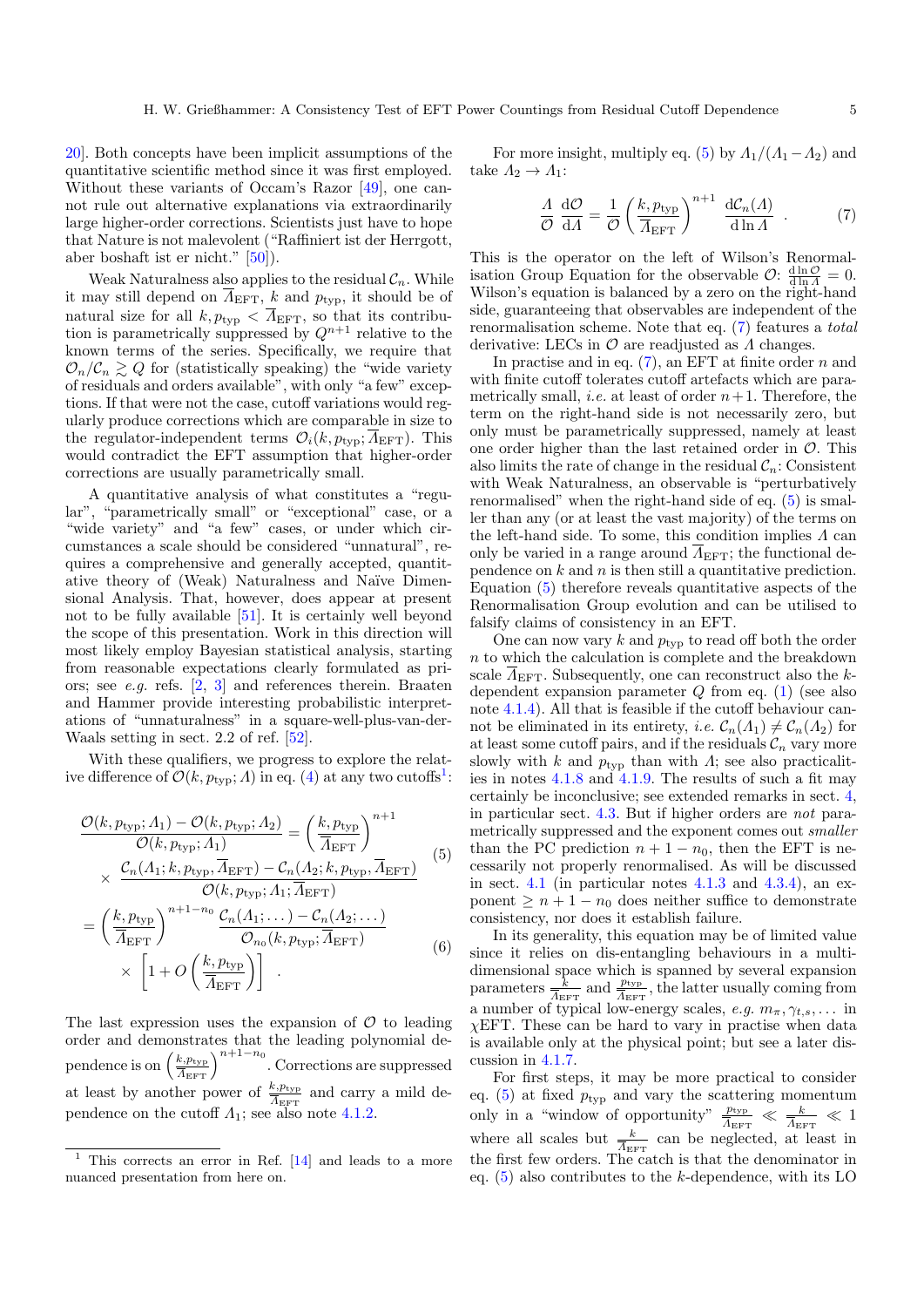contribution

<span id="page-5-0"></span>
$$
\left(\frac{k, p_{\text{typ}}}{\overline{A}_{\text{EFT}}}\right)^{n_0} \mathcal{O}_{n_0}(k, p_{\text{typ}}; \overline{A}_{\text{EFT}})
$$
 (8)

and higher orders providing parametrically small corrections as indicated in eq. [\(6\)](#page-4-3). This does not mean that the exponent of k itself is  $n + 1 - n_0$ . Rather, it may be  $n+1-\eta$ , where  $\eta \leq n_0$  is the exponent characterising the k-dependence of the observable at LO.

A simple example may be helpful to illustrate that point. From eq. [\(2\)](#page-1-0), the amplitude  $A \propto 1/(k \cot \delta - i k)$ of NN scattering scales as  $Q^{-1}$ , *i.e.*  $k \cot \delta \sim Q^{1}$  ( $n_0 =$ 1). According to the Effective-Range Expansion [\[53–](#page-14-9)[56\]](#page-14-10) in scattering momenta,

$$
k \cot \delta = -\gamma + \frac{r_0}{2}k^2 + \mathcal{O}(k^4) . \qquad (9)
$$

The effective range  $r_0$  sets the radius of convergence,  $kr_0 \ll$ 1, *i.e.*  $r_0 \sim 1/\overline{\Lambda}_t$ . The inverse system size (inverse scattering length)  $\gamma$  provides a "typical low-momentum scale" and scales indeed as  $\gamma \equiv p_{\rm typ} \sim Q^1$  as predicted, but it involves no k-dependence,  $\gamma \sim (k/\overline{\Lambda}_{\sharp})^0$ , *i.e.*  $\eta = 0 < n_0 = 1$ . The denominator of eq.  $(5)$  is thus k-independent at LO, and largely remains so for  $kr_0 \ll 1$  at NLO, albeit the NLO contribution itself is quadratic in  $k$ . The variation of k in eq. [\(5\)](#page-4-1) will thus at  $N^{n-n_0}$ LO pick up a functional dependence on  $\left(\frac{k}{A_{\text{EFT}}}\right)^{(n+1-\eta)=(n+1)}$ , and not on  $\left(\frac{k}{\overline{A}_{\text{EFT}}}\right)^{(n+1-n_0)=n}.$ 

In addition, recall that the regions in which an observable is not analytic in  $(k, p_{\text{typ}})$  contain the actually physically most relevant information. If any observable were just a Taylor expansion in Q, little could be learned from it. Therefore, an observable is dominated by its nonanalyticities because these encode the Physics of relevance. In contradistinction, the residuals  $\mathcal{C}_n$  are dominated by unphysical cutoff artefacts since they encode Physics incorrectly captured a momenta larger than those at which the EFT is applicable. These are thus well-parametrised by polynomials in  $k, p_{\text{typ}}$ .

Therefore, instead of prescribing the k-dependence of the observable as  $k^{n_0}$  via eq. [\(8\)](#page-5-0), it is more useful to have the LO observable itself prescribe a LO dependence  $\sim (k/\overline{\Lambda}_{\text{EFT}})^{\eta}$  from eq. [\(5\)](#page-4-1), where  $\eta$  encodes that possible non-analyticity at LO and might, in the worst case, depend on k. Each higher order adds then at least one factor of  $\frac{k}{\Lambda_{\text{EFT}}}$ . The LO exponent  $\eta$  is not re-calibrated at higher orders since it is bound to change only by parametrically small amounts; see eq. [\(6\)](#page-4-3). Otherwise, higher-order effects would upset the ordering at the heart of powercounting (cf. Weak Naturalness and Na¨ıve Dimensional Analysis). The exponent  $\eta$  can be non-integer (encoding non-analyticities), and must obey  $\eta \leq n_0$  for an observables whose LO is of order  $Q^{n_0}$ .

Further notes on reasonable observable choices can be found in sect. [4.2.](#page-9-0)

Therefore, the following test emerges from eq. [\(10\)](#page-5-1) for variations in one variable  $k \gg p_{\text{typ}}$ :

<span id="page-5-1"></span>
$$
\frac{\mathcal{O}(k, p_{\text{typ}}; \Lambda_1) - \mathcal{O}(k, p_{\text{typ}}; \Lambda_2)}{\mathcal{O}(k, p_{\text{typ}}; \Lambda_1)} \rightarrow \left(\frac{k}{\overline{\Lambda}_{\text{EFT}}}\right)^{n+1-\eta} \times f(\Lambda_1, \Lambda_2; k, p_{\text{typ}}, \overline{\Lambda}_{\text{EFT}})
$$
\n(10)

where  $f(A_1, A_2; k, p_{\text{typ}}, \overline{A}_{\text{EFT}})$  is a slowly varying function of k and  $p_{\text{typ}}$ . Here,  $\eta \leq n_0$  encodes the dependence of the observable on k for  $p_{\text{typ}} \ll k \ll \overline{\Lambda}_{\text{EFT}}$  and does not change from order to order, but is determined already at LO. A discussion of the size of this "window of opportunity", and how to possibly extend it, is provided in notes [4.1.6](#page-8-4) and [4.1.7.](#page-8-3)

Equation [\(5\)](#page-4-1) is rigorously true, but extracting slopes at large  $k$  as in eq.  $(10)$  needs additional assumptions, including a choice of the "window of opportunity" and a robust but flexible algorithm to extract slopes. All these can be cast into priors which lead to statistical likelihoods with clearly stated underlying assumptions. It should not be a surprise that techniques developed in Bayesian analysis will be most helpful. Their application to EFTs is rapidly evolving; see e.g.  $[2, 3]$  $[2, 3]$  $[2, 3]$  and references therein.

This ends the discussion of eq. [\(5\)](#page-4-1) in a limited space of limited variations of k at fixed  $p_{\text{typ}}$ ; varying different parameters is discussed in note [4.1.5.](#page-8-5) Exploration of the whole parameter space  $(k, p_{\text{typ}})$  provides more unambiguous answers but would certainly not be chosen for first studies. Indeed, the example discussed in the next section will explore the one-parameter fit to  $k$ .

Equations  $(5)$  and  $(10)$  are formulated in terms of renormalised quantities only and therefore hold for any regulator, but they are most useful for cutoffs: Answers in nonperturbative EFTs are usually found only numerically and for a cutoff regulator, i.e. for a regulator which explicitly suppresses high momenta  $q \geq \Lambda$  in loops. It is this case which we use to our advantage from now on.

Cutoffs are of course only sensible if all loop momenta are sampled which lie in the domain of validity of the EFT, *i.e.* if  $\Lambda \gtrsim \overline{\Lambda}_{\text{EFT}}$ . Only then can the coefficients  $\mathcal{C}_n$ be expected to be of natural size relative to  $\overline{\Lambda}_{\text{EFT}}$  (with the caveats mentioned around eq.  $(3)$ ). Remember that these coefficients are those of observables and therefore should be renormalised already. Except for this, no particular assumption is necessary as to the size of  $\Lambda$  relative to  $A_{\text{EFT}}$  in eqs. [\(5\)](#page-4-1) and [\(10\)](#page-5-1). In dimensional regularisation and some other analytic regularisation schemes, on the other hand, renormalisation can be performed exactly and no cutoff Λ or residual regulator scale appears in observables at all  $(\mathcal{C}_n \equiv 0 \text{ for all } n)$ . Equations [\(5\)](#page-4-1) and [\(10\)](#page-5-1) are then an exact zero, with no information about  $n$  and  $\Lambda_{\rm EFT}$ . But doubts about proper renormalisation of a calculation which is analytic at each step do not arise, so the test is moot anyway.

Further comments and qualifiers about the test are postponed to sect. [4.](#page-7-2) It contains a reiterated and augmented discussion of assumptions, consequences and limitations (sect. [4.1\)](#page-7-3); a discussion about which observables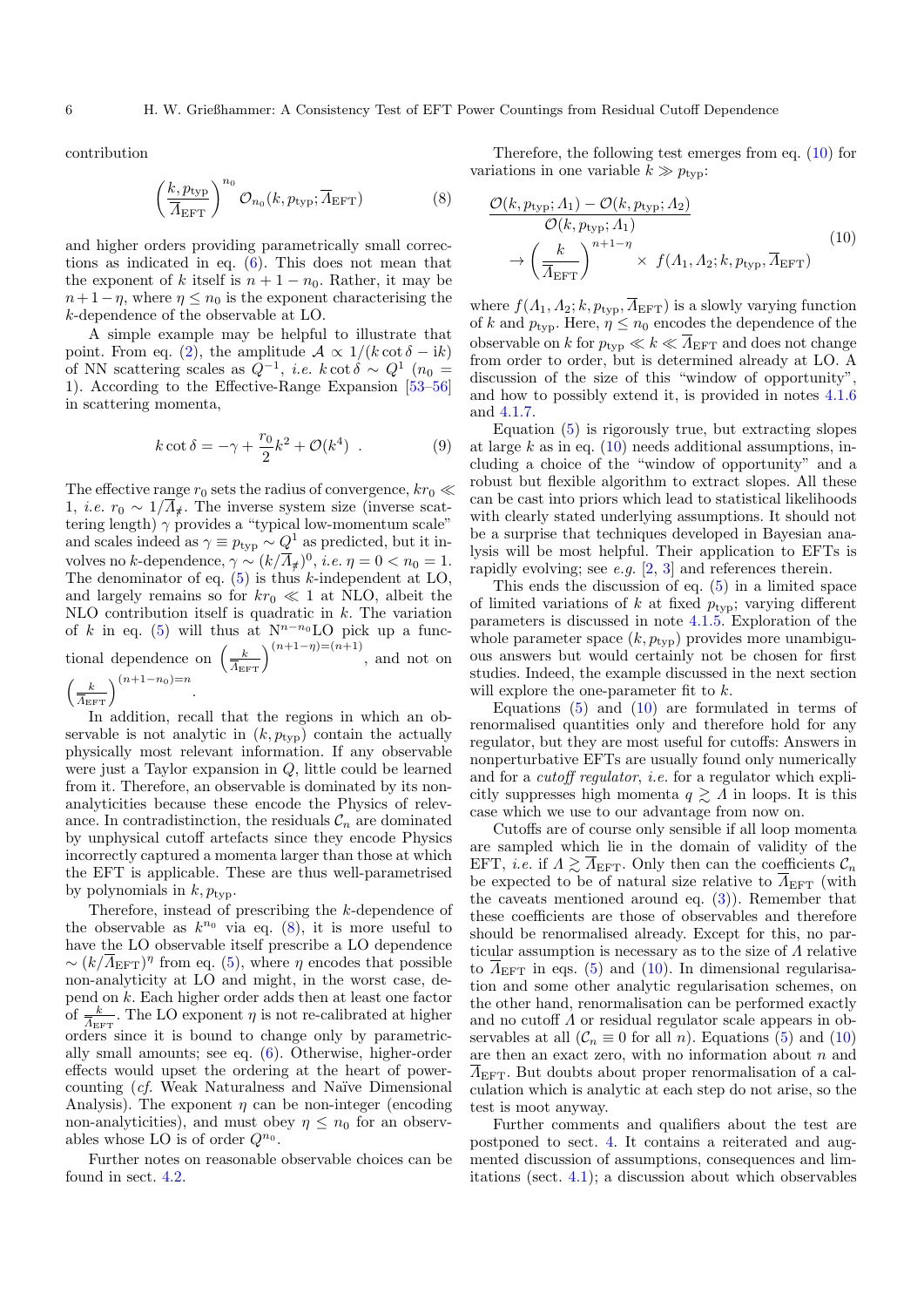are most promising (sect. [4.2\)](#page-9-0); and other, more general remarks (sect. [4.3\)](#page-11-0).

# <span id="page-6-0"></span>3 An Application: Confirming the Hierarchy of 3N Interactions in  $EFT(\#)$

Before continuing the discussion of the parameters of the test in sect. [4,](#page-7-2) consider its first application (to my knowledge): the  ${}^{2}S_{\frac{1}{2}}$  Nd wave in EFT( $\#$ ), where  $\overline{A}_{\#} \sim m_{\pi}$  and  $p_{\text{typ}} \sim \gamma_{t,s}$ . Electroweak effects are not accounted for, i.e. nd and pd scattering are identical. It is well-known that in this channel, the 3N interaction without derivatives does not follow simplistic PC rules ("just count momenta") which predict  $H_0$  at N<sup>2</sup>LO or  $\mathcal{O}(Q^0)$  [\[15,](#page-13-13) [27,](#page-13-22) [28\]](#page-13-23). Instead, it is needed at LO to stabilise the system (Thomas collapse, Efimov effect); its scaling,  $H_0 \sim Q^{-2}$ , follows from eq. [\(3\)](#page-2-0) for  $n = 3$ . If the first momentum-dependent 3N interaction  $k^2H_2$  follows the simplistic argument and scales as  $Q^2$ , then new LECs need to be determined from  $3N$  data only at  $N<sup>4</sup>LO$ . Therefore, one could find  $2N$  interaction strengths from few-N data with only one new 3N datum up to an accuracy of better than  $Q^4 \approx \frac{1}{3^4} \approx 1\%$ at low momenta. This is crucial for example for hadronic flavour-conserving parity violation since it considerably extends the number of targets and observables [\[57,](#page-14-11) [58\]](#page-14-12).

Based on the asymptotic off-shell amplitudes, Refs. [\[6,](#page-13-4) [7\]](#page-13-5) proposed that  $H_2$  is only suppressed by  $Q^2$  relative to LO, *i.e.* that calculations at  $N^2LO$  or on the 10%-level do already need one additional 3N datum as input. In Ref. [\[59\]](#page-14-13), this was confirmed and extended to a general scheme to find the order at which any given 3N interaction starts contributing. The argument analyses perturbations to the asymptotic form of the LO integral equation. It is not immediately transparent, as witnessed by a subsequent claim by Platter and Phillips that a k-dependent 3N interaction enters not earlier than  $N<sup>3</sup>LO$  [\[60\]](#page-14-14). Upon closer inspection, that claim was later refuted by Ji and Phillips [\[61\]](#page-14-15).

Refs. [\[6,](#page-13-4) [7\]](#page-13-5) also supplied numerical evidence from solutions of the Faddeev equations in momentum space with a step-function cutoff: a double-logarithmic plot of eq. [\(5\)](#page-4-1) for the inverse K matrix,  $\mathcal{O} = k \cot \delta$  at  $\Lambda_1 = 900$  MeV and  $\Lambda_2 = 200$  MeV, both well above the breakdown scale  $\overline{\Lambda}_{\sharp} \approx m_{\pi}$  of EFT( $\sharp$ ). A slight variant of that plot is re-produced here as fig. [1,](#page-6-1) for a slightly smaller cutoff  $\Lambda_1 =$ 600 MeV; fig. [3](#page-9-1) contains the results for  $\Lambda_1 = 900$  MeV and will be discussed later.

The cutoff dependence decreases order-by-order as expected when the theory is perturbatively renormalised in the EFT sense. However, there is no decrease from NLO (next-to-leading order) to N<sup>2</sup>LO when  $H_2 \equiv 0$ . That by itself could be accidental – after all, would one not expect better convergence with one more parameter to tune? (No, see the subsequent discussions on the influence of fitting parameters in sect. [4.2.](#page-9-0))

More informative is a look at the slopes in  $\ln k$ . Lines at different orders are near-parallel for small  $\boldsymbol{k}$  because there are additional natural low-energy scales  $p_{\text{typ}}$ , namely the



<span id="page-6-1"></span>**Figure 1.** Double-logarithmic error plot for the  ${}^{2}S_{\frac{1}{2}}$  wave of Nd scattering in  $EFT(\#);$  cf. Refs. [\[6,](#page-13-4) [7\]](#page-13-5). Black dotted line: LO; red dashed: NLO; blue solid: N<sup>2</sup>LO with  $H_2 \neq 0$ ; green dotted:  $N^2LO$  with  $H_2 \equiv 0$ .

binding momenta of the deuteron ( $\gamma_t \approx 45$  MeV) and of the virtual singlet-S state ( $\gamma_s \approx -8$  MeV). For  $k \lesssim \gamma_{t,s}$ , eqs.  $(5)$  and  $(10)$  are not very sensitive to k, so all slopes should indeed be small and near-identical. However, in the "window of opportunity"  $k \gg \gamma_{t,s}$  (but of course still  $k \ll$  $\overline{\Lambda}_t$ , so that the EFT converges), they converge towards one region. According to the discussion below eq. [\(10\)](#page-5-1), slopes in that window are at order  $Q^n$  given by  $n + 1 - \eta$ , with  $\eta \leq n_0$  determined by the LO-dependence on k.

Indeed, the fits of  $n$  to the nearly straight lines in the momentum range between 70 MeV  $> \gamma_{t,s}$  and 100-to-130 MeV  $\lesssim \overline{\Lambda}_{\sharp}$  compare well to the PC prediction when  $H_2$  is added at N<sup>2</sup>LO [\[7\]](#page-13-5):

<span id="page-6-2"></span>

| slope             | LO 1                                    |                 | NLO $N^2LO$   $N^2LO$ without $H_2$ |
|-------------------|-----------------------------------------|-----------------|-------------------------------------|
|                   | $n+1-\eta \mid n=n_0=2 \ n=3 \quad n=4$ |                 | $n=4$                               |
| slope fit $\vert$ | $\approx 1.9$                           | 2.9 4.8 $sic$ ! | 3.1                                 |
| prediction        | $2^*$                                   |                 | not renormalised                    |
|                   |                                         |                 |                                     |

The asterisk  $*$  serves as reminder that in the 3N system,  $k \cot \delta \sim Q^2$  ( $n_0 = 2$ ) from eq. [\(3\)](#page-2-0), but the observed LO slope at large k is  $(n = n_0 = 2) + 1 - \eta \stackrel{!}{\approx} 1.9$ , forcing  $\eta = 1$  as input into the following predictions.

Without  $H_2$  at N<sup>2</sup>LO, the slope does not improve from NLO. This is a clear signal that the PC is inconsistent without a momentum-dependent 3N interaction at  $N^2LO$ : Its assumptions do not bear out in the functional behaviour of this observable on k. On the other hand, when  $H_2$ is included, the slope is markedly steeper than at NLO. The general agreement between predicted and fitted slope is astounding, and actually quite stable against variation of the fit range or of the two cutoffs  $\Lambda_1$  and  $\Lambda_2$ . Only the LO numbers are somewhat sensitive, and only to the upper limit [\[7\]](#page-13-5).

It may appear somewhat surprising that the slope increases by two units from NLO to  $N^2LO$  when one includes  $H<sub>2</sub>$ . One would have expected the change from each order to the next to be by only one unit. This may however stem from the "partially resummed formalism" used at that time, which resums some higher-order contributions.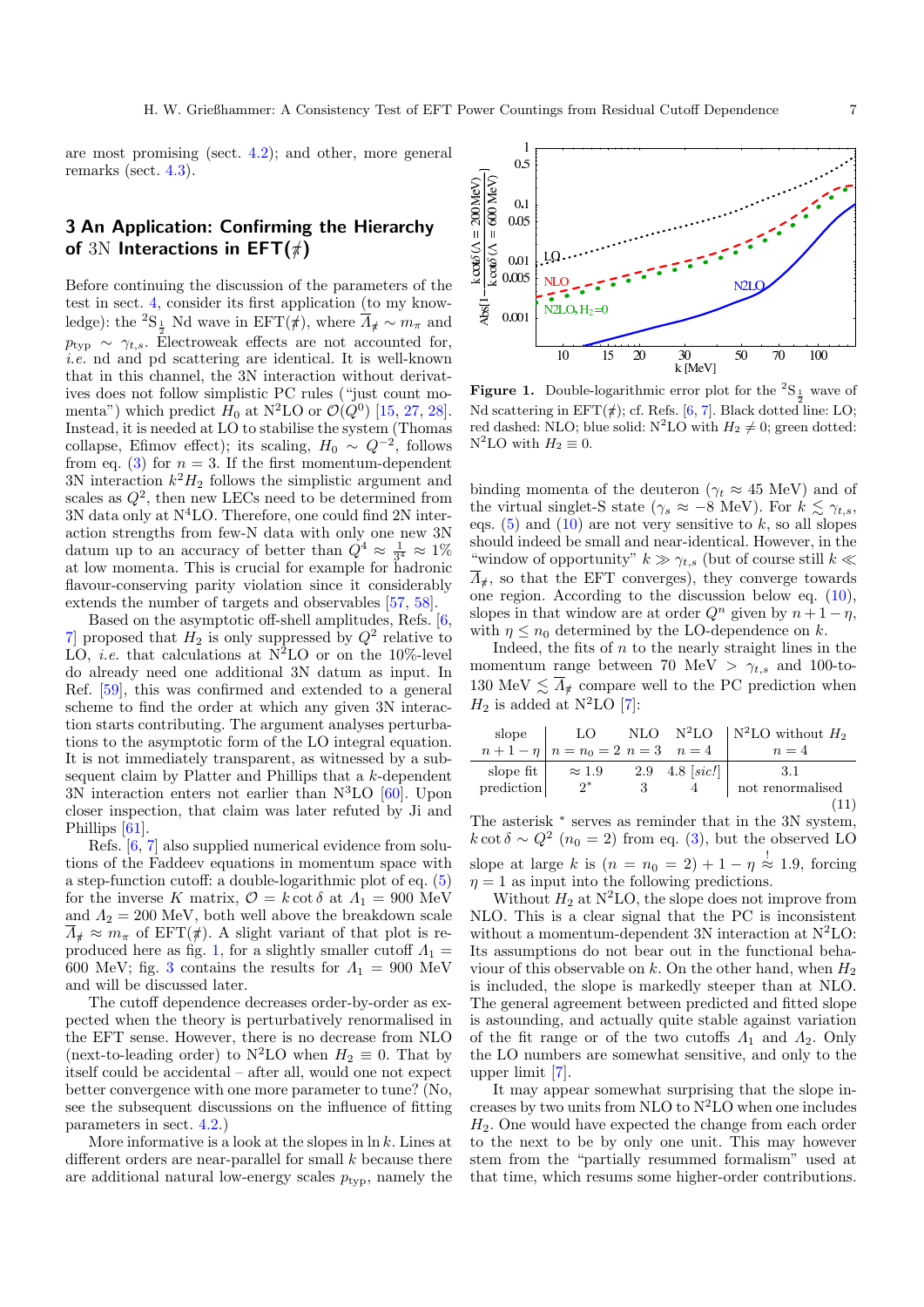It may be worth revisiting this issue with J. Vanasse's method to determine higher-order corrections in "strict perturbation" [\[62\]](#page-14-16); see also the extended note [4.1.12.](#page-9-2) But we will see in the notes [4.1.2](#page-7-1) on "Assumptions of the Expansion" that a fitted slope which is larger than predicted does *not* invalidate the power counting  $-$  the converse does.

Finally, the figure provides a rough value of  $\Lambda_t \approx$  $[120 \dots 150]~{\rm MeV}$  as the region where the fitted lines of different orders coalesce. This is not in disagreement with the breakdown scale expected of  $EFT(\#)$ .

For completeness, fig. [2](#page-7-5) provides a plot of  $k \cot \delta(\Lambda =$ 900 MeV)  $(k \cot \delta)$  is complex above the Nd breakup,  $k_{\text{break}} \approx 52$  MeV). It shows that corrections from LO to NLO, and further on to  $N^2LO$ , are indeed parametrically small up to  $k \lesssim 140$  MeV. This provides information on the magnitude of each contribution, while the error plot of fig. [1](#page-6-1) provides information on the magnitude of the variation of each contribution with Λ. The extracted breakdown scale of both agrees, as is to be expected.



<span id="page-7-5"></span>**Figure 2.** The magnitude of  $k \cot \delta$  at cutoff  $\Lambda = 900 \text{ MeV}$ in the  ${}^{2}S_{\frac{1}{2}}$  wave of Nd scattering in EFT( $\#$ ); cf. Refs. [\[6,](#page-13-4) [7\]](#page-13-5). Notation as in fig. [1.](#page-6-1)

## <span id="page-7-2"></span>4 Notes of Note

With this example in mind, we conclude by considering assumptions, strengths, extensions, features, caveats and limitations of such an analysis to assess the consistency of a PC proposal, grouped by three topics: comments directly relevant to the test; notes about the choice of observables, and concluding remarks. With in each topic, arguments progress from general to specific.

#### <span id="page-7-3"></span>4.1 Matters of Principle

Let us first discuss more details about the fundamental assumptions, consequences and limitations of the procedure.

<span id="page-7-0"></span>4.1.1 Extending the Expansion In its original formulation, eq. [\(5\)](#page-4-1) may at first glance insinuate that each order contains integer powers of the expansion parameter Q. However, the order  $n$  is not necessarily an integer, and the first omitted order is not always  $Q^{n+1}$ , but more generally  $Q^{n+\beta}$ , Re $[\beta] > 0$ . For example, some  $\chi$ EFT NN proposals in table [1](#page-3-1) proceed in half-integer steps. To replace  $n + 1 \to n + \beta$  in eqs. [\(4\)](#page-3-2), [\(5\)](#page-4-1), [\(10\)](#page-5-1), [\(7\)](#page-4-2) – and indeed throughout – is straightforward. In  $EFT(\#)$ , the slope-fit in eq. [\(11\)](#page-6-2) endorses that the 3N PC proceeds in integer steps. Including non-analytic dependencies of the residuals on k or  $p_{\text{typ}}$  is also straightforward. For the remainder of the presentation, all such replacements are implied, but we stick to the integer case for convenience. One might also recall that arbitrarily small steps  $\beta \to 0$  are not helpful unless the expansion parameter is extremely small. In that case,  $\lim_{\beta \to 0} Q^{\beta} = 1$  for fixed Q implies that there is no ordering of terms in the series by relative size.

<span id="page-7-1"></span>4.1.2 Assumptions of the Expansion It is also appropriate to highlight and reiterate a few key premises. The assumptions on the residual  $\mathcal{C}_n$  are endorsed if order n and breakdown scale  $\overline{A}_{\text{EFT}}$  follow indeed the functional form of eqs.  $(5)$  or its variants  $(10)$  and  $(7)$ . Naïve Dimensional Analysis sets the magnitude of  $\mathcal{C}_n$  to the scale of its running [\[16,](#page-13-14) [17\]](#page-13-36). Its cutoff-dependence and other effects are eventually absorbed into higher-order LECs, i.e. the cutoff dependence of observables should generically decrease order-by-order – even when no new fit parameters/LECs are encountered (see also below).

We can actually be somewhat more specific about the condition that the variation of the residual  $\mathcal{C}_n$  with respect to Λ should be larger than that for other parameters. Since  $k, p_{\text{typ}} \ll A_1, A_2$ , the numerator on the left-hand side of eq. [\(5\)](#page-4-1) can be expanded as

<span id="page-7-6"></span>
$$
C_n(A_1; k, p_{\text{typ}}, \overline{A}_{\text{EFT}}) - C_n(A_2; k, p_{\text{typ}}, \overline{A}_{\text{EFT}})
$$
  
=  $c_0(A_1, A_2; \overline{A}_{\text{EFT}}) + c_1(A_1, A_2; \overline{A}_{\text{EFT}}) \frac{k, p_{\text{typ}}}{A_1, A_2} + ...$  (12)

If the first term dominates, then the dependence of eq. [\(5\)](#page-4-1) on k and  $p_{\text{typ}}$  is indeed indicative of the order  $Q^{n+1}$ . If subsequent terms dominate, the exponent of eq.  $(5)$  may be larger than  $n + 1$  – but never smaller. Likewise, the slope of eq.  $(10)$  in the "window of opportunity" may be larger than  $n + 1 - \eta$  (with  $\eta \leq n_0$ ) – but never smaller.

<span id="page-7-4"></span>4.1.3 Necessary but Not Sufficient This last argument shows that an exponent smaller than  $n + 1$  conclusively demonstrates failure of the PC to be consistent. However, the criterion is necessary rather than sufficient: Exponents  $\geq n+1$  (slopes  $\geq n+1-\eta$  in the "window of opportunity") are proof neither of failure, nor of success. Indeed, a PC may be inconsistent but the coefficient of the terms with exponent  $\lt n+1$  may be anomalously small, leading to a "false negative": The test does not reveal a problem,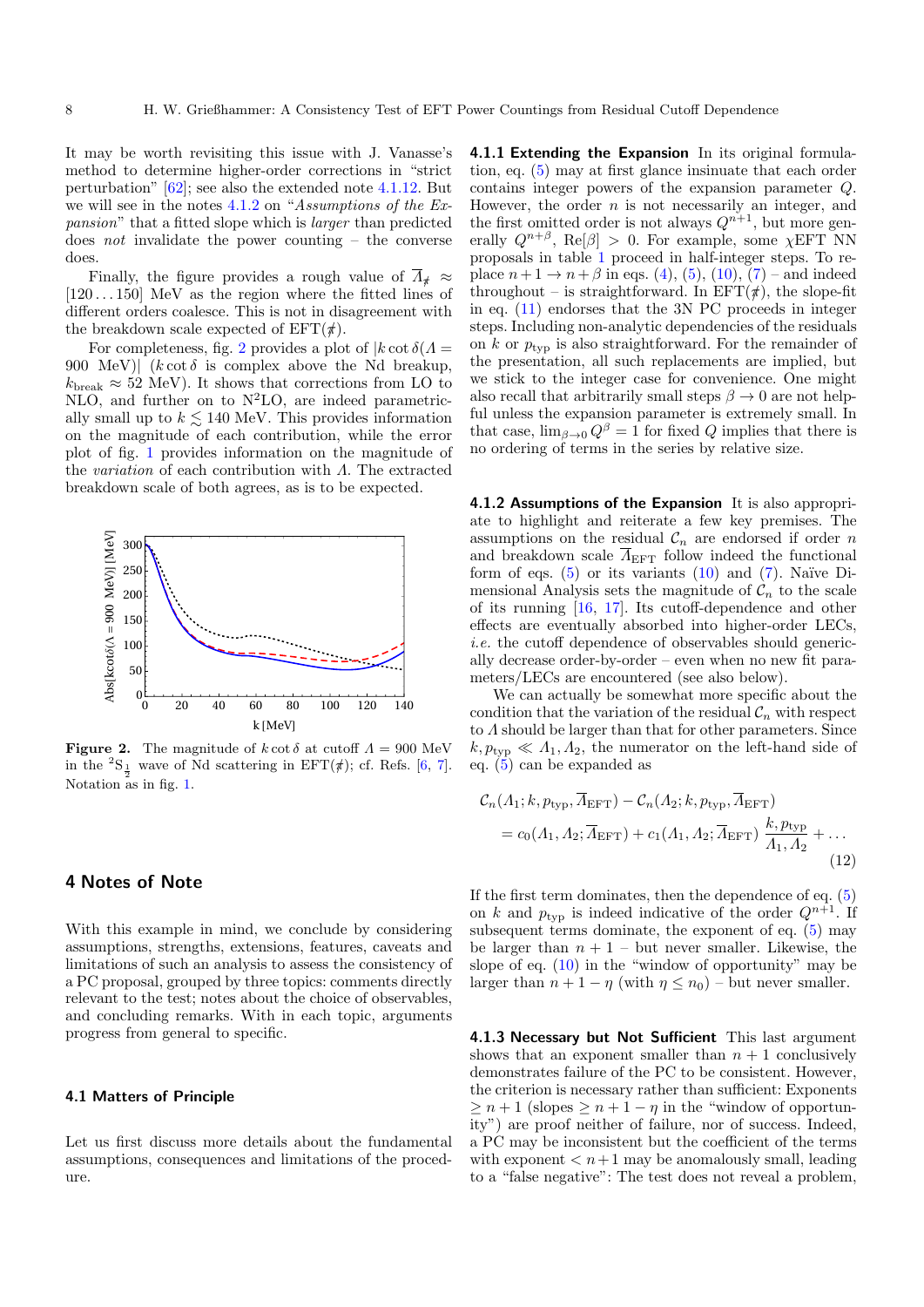but the power counting is still inconsistent. Only understanding the limitations of the test allows one to avoid the danger of interpreting this as a "successful pass".

<span id="page-8-0"></span>4.1.4 Estimating the Expansion Parameter As elaborated above, the test provides a direct prescription to find  $\overline{A}_{\text{EFT}}$ , and thus an estimate of the momentum-dependent expansion parameter  $Q = \frac{k, p_{\text{typ}}}{4}$  $\frac{\kappa_{,p_{\text{typ}}}}{\Lambda_{\text{EFT}}}$  as a function of k. But it also allows for another practical way to assess Q: vary both cutoffs  $\Lambda_1$  and  $\Lambda_2$  $\Lambda_2$  over a wide range<sup>2</sup>. Ratios between different orders estimate  $Q(k, p_{\text{typ}})$ , and hence residual theoretical uncertainties as a function of k. This is of course only one of several ways to assess  $Q(k)$ ; within reason, the least optimistic and hence most conservative of several methods should be picked. For example, Ref. [\[63\]](#page-14-17) combined this with the convergence pattern of the EFT series [\[64\]](#page-14-18).

<span id="page-8-5"></span>4.1.5 Choice of Expansion Parameter In sect.  $3, k$  $3, k$  is varied while the other scales  $p_{\text{typ}}$  are fixed, but any combination of the low-energy scales may serve as variable(s). For example, scanning in the pion mass at fixed  $k \ll m_\pi$  may elucidate the  $m<sub>\pi</sub>$ -dependence of some couplings. Recall that the chiral limit  $m_{\pi} \rightarrow 0$  is of obvious importance in  $\chi$ EFT since its formal starting point is chiral symmetry. This was indeed explored in Ref. [\[29\]](#page-13-24) to demonstrate the inconsistency of Weinberg's pragmatic proposal. It can also be of particular relevance to extrapolating lattice computations at non-physical pion masses. Likewise, varying the anomalous scales  $\gamma_{t,s}$  may reveal information about how the EFT approaches the unitarity limit  $\gamma_{t,s} \to 0$ , whose importance for nuclear systems recently has been emphasised; see e.g.  $[65-71]$  $[65-71]$ . Here, I will continue to concentrate on variations with  $k$ , but most issues transfer straightforwardly to other variations.

<span id="page-8-4"></span>**4.1.6 Window of Opportunity** As stressed around eq.  $(5)$ , one can read off logarithmic slopes most easily in the range  $p_{\text{typ}} \ll k \ll \overline{\Lambda}_{\text{EFT}}$ . In the EFT( $\#$ ) example above, that "window of opportunity" is narrow but appears to suffice:  $\overline{\Lambda}_{\sharp}/(p_{\text{typ}} \sim \gamma_{t,s}) \lesssim 3$ . In  $\chi$ EFT with dynamical  $\Delta(1232)$  degrees of freedom, one would expect a wider range:  $\Lambda_{\chi}/(p_{\text{typ}} \sim m_{\pi}) \gtrsim 4$ . Still, the one-pion exchange scale of NN scattering,  $\Lambda_{NN} \approx 300$  MeV, which was mentioned in the Introduction, complicates the situation [\[24,](#page-13-20) 26. If it is a low scale,  $m_{\pi} < \Lambda_{\text{NN}} \ll \overline{\Lambda}_{\chi}$ , the window of opportunity could possibly be halved to  $\overline{\Lambda}_{\chi}/(p_{\text{typ}} \sim$  $m_{\pi}, \Lambda_{NN}$ ) ≈ 2. In  $\chi$ EFT without explicit  $\Delta(1232)$ ,  $\Lambda_{NN}$ is comparable to  $\overline{\Lambda}_{\chi}(\Delta) \approx 300$  MeV, therefore counts as a high scale, and one finds again a window of size  $\overline{\Lambda}_{\chi}(\Delta)/(p_{\text{typ}} \sim m_{\pi}) \approx 2$ . Only further, practical investigation can elucidate how big the window actually is in either EFT.

One may of course also fit the variables n and  $\overline{A}_{\text{EFT}}$ in eq. [\(5\)](#page-4-1) to the numerical results below that window, but then one needs to specify the scales  $p_{\text{typ}}$  and determine their contributions relative to  $k$ . This could be achieved by independently varying  $p_{\text{typ}}$ ; see note [4.1.5](#page-8-5) above. Alternatively, one can employ another trick discussed now.

<span id="page-8-3"></span>4.1.7 Extending the Window of Opportunity In the physically accessible world, the size of that window is prescribed because the scales  $p_{\text{typ}} \sim m_{\pi}, \gamma_{t,s}, \dots$  have fixed values. We can however not only explore functional dependencies via variations of  $p_{\text{typ}}$  directly as in [4.1.5;](#page-8-5) we can simply extend the window in which the slope of  $k$  can be extracted by decreasing the scales  $p_{\text{two}}$ . While data is available only at the physical point, an EFT power counting must remain formally consistent when its underlying qualitative assumptions are still valid. In  $\chi$ EFT, that is the interpretation of the pion as quasi-Goldstone boson of chiral symmetry  $(m_\pi \ll \overline{\Lambda}_\chi)$ , and the existence of anomalously shallow binding scales in the NN system  $(\gamma_{t,s} \ll m_\pi)$ , which in turn is related to the importance of the unitarity limit [\[65–](#page-14-19)[71\]](#page-14-20). These assumptions do not depend on the particular values of  $m_{\pi}$  or  $\gamma_{t,s}$  off the physical point, so there is no need to explore how the parameters  $\gamma_{t,s}$  correlate with  $m_{\pi}$ ; that dependence was first studied in refs. [\[72,](#page-14-21) [73\]](#page-14-22). Rather, one constructs multiverses with different pion masses and  $\gamma_{t,s}$ , only for the purpose of disentangling the multi-variate dependencies in eq. [\(5\)](#page-4-1) and enlarging the window of opportunity in which a slope in k should emerge.

<span id="page-8-1"></span>4.1.8 Choice of Regulator Residual cutoff dependence emerges naturally in numerical computations. This test uses it as a tool to check consistency, but how crucial are details of the regularisation procedure? The example in sect. [3](#page-6-0) used a "hard" cutoff, but  $\overline{A}_{\text{EFT}}$  and the exponent  $n$  do not depend on a specific regulator. If the theory can be renormalised exactly, all residual regulator dependence disappears by dimensional transmutation; cf. [\(7\)](#page-4-2). It may well be that the test is most decisive for regulators which are usually disfavoured because they show significant cutoff artefacts (but in which the residuals  $\mathcal{C}_n$  are of course still of natural size).

<span id="page-8-2"></span>4.1.9 Choice of Cutoffs As just established, the func-tional dependencies of eqs. [\(5\)](#page-4-1) and [\(7\)](#page-4-2) on n and  $\overline{\Lambda}_{\text{EFT}}$  do not depend on  $\Lambda_1$  and  $\Lambda_2$ . While any two cutoffs  $\Lambda_1, \Lambda_2 \gtrsim$  $\Lambda_{\rm EFT}$  will do in principle, small leverage may however lead to numerical artefacts. The larger  $\Lambda_2 - \Lambda_1$ , the clearer the signal should be. For our example, fig. [3](#page-9-1) shows that an upper cutoff of 900 MeV instead of 600 MeV leads indeed to different curves but very similar slopes, including for the  $N^2LO$  result at  $H_2 = 0$ . Infinities, zeroes and oscillations of  $\mathcal O$  with k for any pair  $\Lambda_1, \Lambda_2$  can lead to problems (see note [4.2.4\)](#page-10-0) which are readily avoided by choosing a cutoff pair such that  $\mathcal{O}(A_1) - \mathcal{O}(A_2) > 0$  for all k. Even when

<span id="page-8-6"></span>Some claim that renormalisability requires that  $\mathcal O$  has a unique limit as  $\Lambda \to \infty$ .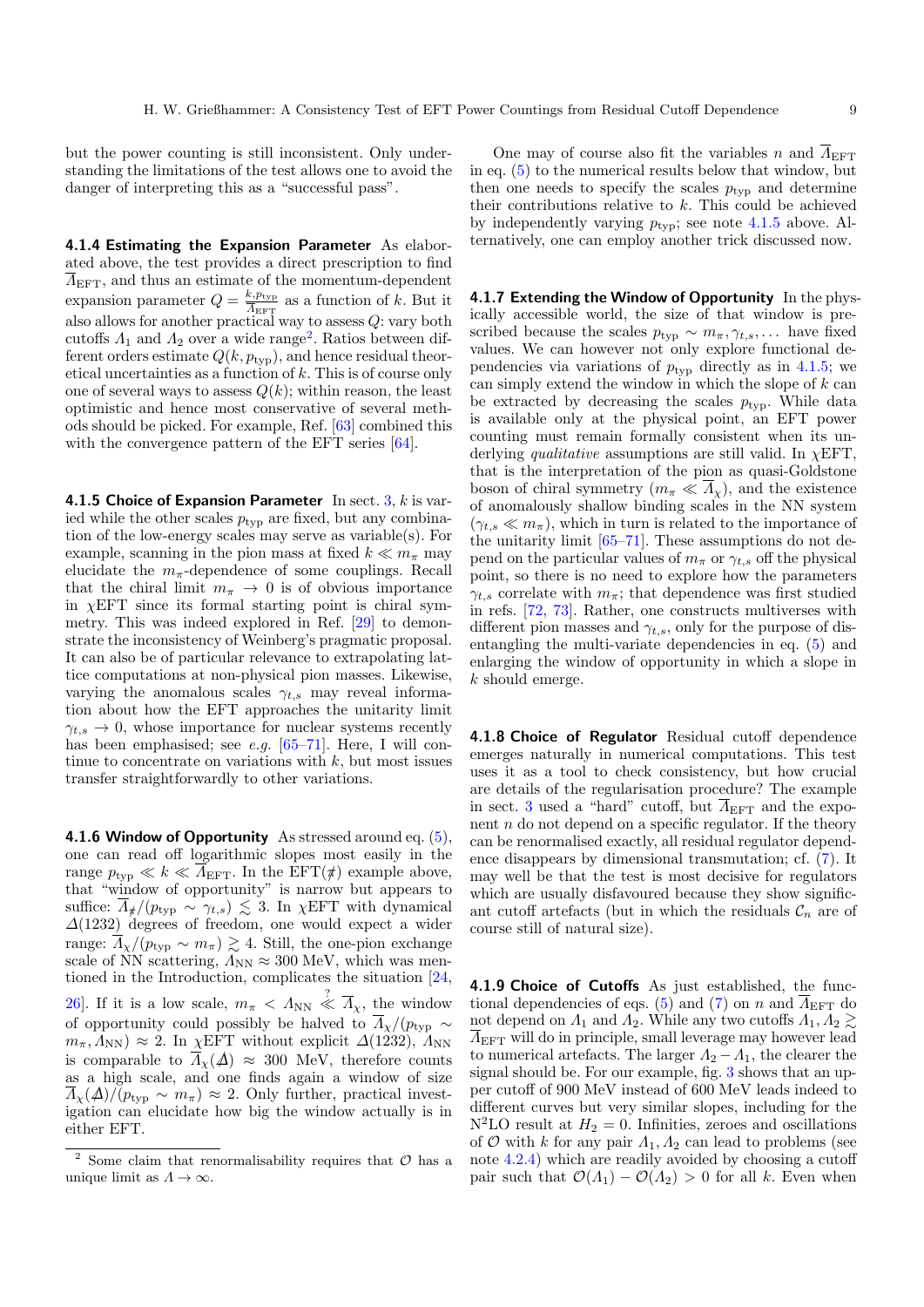one does not choose to take one of the cutoffs to infinity<sup>[3](#page-9-3)</sup>, a reasonable range of allowed cutoffs exists. If  $\Lambda_1 \approx \Lambda_2$ , one may of course directly consider the numerical derivative of eq.  $(7)$  – over a range of cutoffs. [To reiterate: exact cutoff independence  $\mathcal{O}(\Lambda_1) \equiv \mathcal{O}(\Lambda_2)$  for any cutoff pair is not considered.][4](#page-9-4)



<span id="page-9-1"></span>Figure 3. Thick coloured lines: Z-parametrisation of the NN amplitude as in fig. [1,](#page-6-1) but for  $\Lambda_1 = 900$  MeV, not 600 MeV; thin gray lines: Bethe's Effective Range Parametrisation, whose LO is identical to that of Z-parametrisation; from Ref. [\[7\]](#page-13-5). The  $N^2LO$  result for  $H_2 = 0$  in Z-parametrisation is included as in fig. [1](#page-6-1) (thick green dots). This provides an example that different choices for the cutoff  $\Lambda_1$  lead to different curves but similar slopes (compare the thick coloured lines to fig. [1\)](#page-6-1), and that this holds also when different parametrisations are used (gray vs. coloured lines). Overall notation as in fig. [1.](#page-6-1)

4.1.10 Decreasing Cutoff Dependence Equation  $(5)$  is a variant of the Renormalisation Group evolution of  $\mathcal{O}$ , eq. [\(7\)](#page-4-2), which in turn quantifies the fundamental EFT tenet that observables must become order-by-order less sensitive to loop contributions beyond  $\overline{A}_{\text{EFT}}$ , the range of applicability. Cutoff dependence in observables should therefore generically decrease from order to order, irrespective whether or not LECs are fitted. This does not apply to the  $\mathcal{C}_n$  themselves, but it does apply to the entire left-hand side of eq. [\(5\)](#page-4-1). Refitting LECs may of course help to absorb some cutoff dependence. Indeed, no new LECs enter at NLO in the example above  $(H_0)$  is just refitted), and the cutoff dependence decreases from LO to NLO. While it is conceivable that the residual  $\mathcal{C}_n$  is sometimes somewhat larger than Naïve Dimensional Analysis predicts, it should apply "most of the time", statistically speaking and after appropriate Bayesian priors have been declared – see the comments below eq.  $(4)$ .

Still, a specific regulator form may produce a very small residual cutoff dependence at one order but a significantly larger one at a subsequent order,  $\mathcal{C}_n(\Lambda_1)-\mathcal{C}_n(\Lambda_2)$  $\mathcal{C}_{n+1}(A_1) - \mathcal{C}_{n+1}(A_2)$  for some n. This may for example occur if the regulator produces only corrections with even powers of  $\Lambda$  and the numerics preserves this symmetry at least approximately (*e.g.* because  $\Lambda_1 \approx \Lambda_2$ , allowing for a perturbative expansion). If this overwhelms the expansion in  $Q$ ,  $\mathcal{O}$  may indeed systematically become more dependent on Λ between some orders, but not between all. Nonetheless, one should not just see some qualitatively improved cutoff dependence with increasing order, but one must see the quantitatively predicted slopes emerge for many orders: that they must be  $\geq n+1-\eta$  at  $N^{n-n_0}$ LO, provides a rigorous lower bound; see eqs. [\(10\)](#page-5-1) and [\(12\)](#page-7-6).

4.1.11 Constructing a PC by Trial-and-Error This last point provides an opportunity. If the cutoff dependence of a given observable does not decrease consistently between subsequent orders, caution may be advisable. For example, Λ-dependence may increase from one order to the next, but then decrease markedly when another full order with a new LEC is included. This could signal that this LEC cures cutoff dependence already at a lower order – and hence that the PC is inconsistent. One should then study the convergence pattern as the LEC is promoted to a lower order such that the cutoff dependence decreases always between subsequent orders. This may help to construct a consistent PC by trial-and-error and iteration. Remember also that after a LEC starts contributing at a certain order, it is re-adjusted at each subsequent order to absorb both cutoff effects and still match its determining datum.

<span id="page-9-2"></span>4.1.12 Calculating Higher Orders Traditionally, observables beyond LO have been found by "partially resumming" contributions, i.e. the power-counted potential is iterated like in Weinberg's original suggestion. Since corrections to the LO potential are defined as parametrically small, they can be included in "strict perturbation". This avoids two recurring problems. First, spurious deeply bound states can be generated by iteration. This usually becomes the more problematic, the higher the order or the larger the cutoff  $\Lambda$  [\[7,](#page-13-5) [62\]](#page-14-16). Second, partial resummation often softens the (unphysical) ultraviolet behaviour of the amplitude, so that fewer LECs appear to be necessary to cure residual cutoff dependence. A striking example of this is found yet again in the 3N system of  $EFT(\tau)$  [\[74\]](#page-14-23). There, a careless resummation of effective-range contributions at LO appears to eliminate the need for the three-nucleon interaction which is central for the Efimov effect. That also happens to lead to results which are not supported by data. A "strictly perturbative" approach may provide clearer signals for the PC test than a partially-resummed one.

#### <span id="page-9-0"></span>4.2 Picking Observables

The comments in this section discuss that not all observables are equally suited for clear results of the proposed

<span id="page-9-3"></span><sup>3</sup> One could adhere to the philosophy that cutoffs and breakdown scales should be similar.

<span id="page-9-4"></span><sup>4</sup> Aside from the comments in the preceding two footnotes, I am a follower of the "democratic principle" that any cutoff is equally legitimate and valid, as long as  $\Lambda \gtrsim \overline{\Lambda}_{\text{EFT}}$ .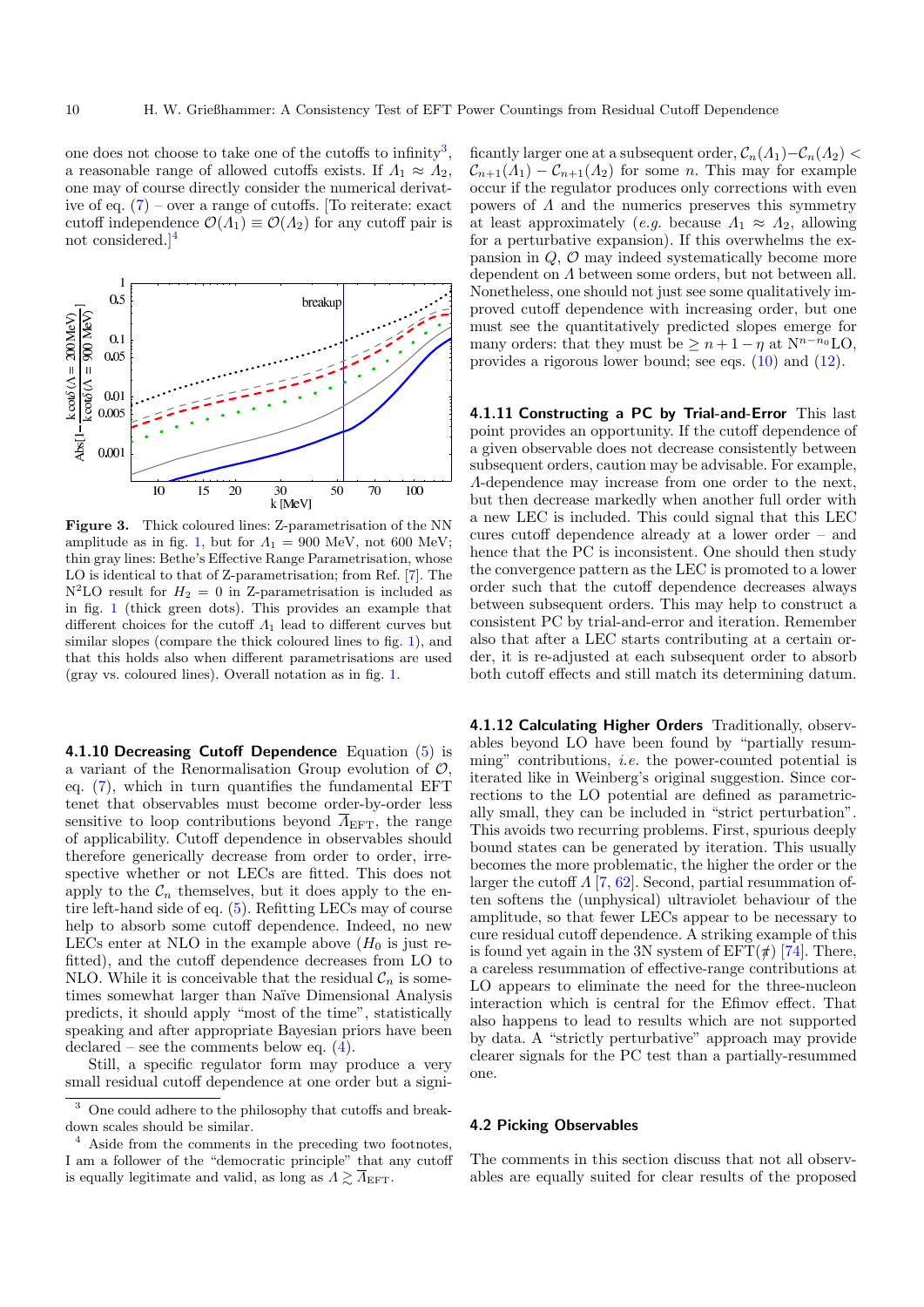test, and provide criteria to identify those that are more likely to be.

4.2.1 Isolating Dynamical Effects While any observable could be chosen, those which are free from kinematic or other constraints (e.g. from symmetries) are preferred. Consider the scattering amplitude  $A_l$  in the lth partial wave (for simplicity, assume no mixing). Since it is complex, one could choose  $\mathcal{O} = |\mathcal{A}_l|$ . However, unitarity relates  $\mathcal{A}_l = 1/(k \cot \delta_l - i k)$  to the phase shift  $\delta_l$ . This constraint dominates when  $\delta_l$  is between about  $\pi/4$  and  $3\pi/4$  – which affects much of the NN S-wave phase shifts. Even outside this interval, the additional contribution to eqs. [\(5\)](#page-4-1) and [\(10\)](#page-5-1) is not sensitive to dynamics. In addition, analyticity dictates that phase shifts approach zero like  $k^{2l+1}$ for  $k \to 0$  in the *l*th partial wave. Since both numerator and denominator in eq. [\(5\)](#page-4-1) are then zero,  $\mathcal{O} = \delta_l$  is dominated by numerical uncertainties as  $k \rightarrow 0$ . This may not be a problem if the region in which the slopes are determined is far away, but only a closer inspection could tell if that holds. Likewise, it may be prudent to eliminate phase-space factors of effects from cuts in decay constants, production cross sections, etc, to arrive at "smooth" functions to analyse.

A sensible choice for single-channel scattering appears thus to be  $\mathcal{O} = k^{2l+1} \cot \delta_l$ : It is only constrained to be real below the first inelasticity, and imaginary parts are usually small above it. One can then choose to consider its magnitude, or real and imaginary parts separately [\[13\]](#page-13-11). Indeed, the S-wave example above kept track of the imaginary part by plotting

$$
\left| 1 - \frac{k \cot \delta_0(A_2)}{k \cot \delta_0(A_1)} \right| \tag{13}
$$

While factors of k formally cancel, one should remember that the numerics of calculating  $\mathcal{A}$  (*i.e.*  $k \cot \delta_0$ ) is more benign when the powers of k are kept.

In the  $EFT(\#)$  example above, examining

$$
1 - \frac{|k \cot \delta_0(A_2)|}{|k \cot \delta_0(A_1)|}\tag{14}
$$

is disfavoured. In that form, there appears for each pair of cutoff values a momentum  $k_0$  in a range around 100 MeV inside the "window of opportunity" where the results of both cutoffs appear to agree ("accidental zero"; see also note  $4.2.5$  below).

4.2.2 Partial-Wave Mixing In the NN system, two partial waves with total angular momentum J mix. The corresponding unconstrained observables in the Stapp-Ypsilanti-Metropolis (SYM or "nuclear-bar") parametrisation are

$$
k^{2\pm 1-2J} \bar{\delta}_{J\pm 1}
$$
 and  $k^{-(2J+1)} \bar{\epsilon}_J$ . (15)

In the Blatt-Biedenharn parametrisation, the same rules apply for the eigenphases, but  $k^{-2} \epsilon_j$  is the unconstrained variable for the mixing angle; see  $e.g.$  [\[75\]](#page-14-24). These choices do not suffer from unitarity constraints (except for being real below the first inelasticity) and can be used directly.

4.2.3 Dependence on Parameter Input The test's goal is to resort minimally to empirical data, ideally only relying on the existence of anomalously shallow scales in a theory whose LO is non-perturbative, but not on their exact values. Instead, the goal is to focus on consistency of the EFT. To which degree can one achieve that? First, consider processes in which  $\mathcal{O}(k)$  is a parameter-free prediction, *i.e.* its LECs are all known from some other process(es). To what extent does the procedure depend on that choice? In the example, the two-nucleon interactions were determined to match the Z-parametrisation of NNscattering (by fitting to the pole position and residue of the scattering amplitude) [\[76\]](#page-14-25). Figure [3](#page-9-1) shows that results with Bethe's Effective-Range Parametrisation have a markedly different rate of convergence, but the extracted slopes and  $\overline{\Lambda}_\sharp$  agree very well [\[7\]](#page-13-5). Note that LO is identical in both parametrisations.

<span id="page-10-0"></span>4.2.4 Accidental Zeroes and Infinities Some observables may however show additional structures which should be avoided. For example, the  ${}^{3}P_0$  phase shift in NN scattering is zero at a lab energy of about 150 MeV, so that the relative deviation of  $\mathcal{O} = \delta_l$  in eq. [\(5\)](#page-4-1) diverges. Likewise,  $\mathcal{O} = k^{2l+1} \cot \delta_l$  diverges (approaches zero) at  $\delta_l = 0$  $(\pi/2)$ , e.g. in the <sup>1</sup>S<sub>0</sub> wave at  $k \approx 370$  MeV and <sup>3</sup>S<sub>1</sub> wave at  $k \approx 90$  MeV and 400 MeV [\[12\]](#page-13-10). As the qualitative plot in fig. [4](#page-10-2) shows, the corresponding spikes may make it more difficult to determine slopes.



<span id="page-10-2"></span>Figure 4. Qualitative example of the impact of zeroes in  $\mathcal{O}(\Lambda_2) - \mathcal{O}(\Lambda_1)$  (exact reproduction of datum at  $k_0$ ), and in  $\mathcal{O}(\Lambda)$  ("accidental zero" of  $\mathcal{O}(\Lambda_1)$  at  $k_1$ ). Red dashed line:  $n =$ 1: blue solid:  $n = 2$ .

<span id="page-10-1"></span>**4.2.5 Fitting to a Point** Such a "zero" in eq.  $(5)$  is actually induced intentionally when the observable contains a LEC that is determined in the channel in which one tests the PC. If the observable is tuned to exactly reproduce a certain value at some point  $(k_0, p_{\text{typ}})$ , then  $\mathcal{O}(k_0; \Lambda_1) - \mathcal{O}(k_0; \Lambda_2) = 0$  – with all the problems mentioned just now. Obviously, one should choose the fit point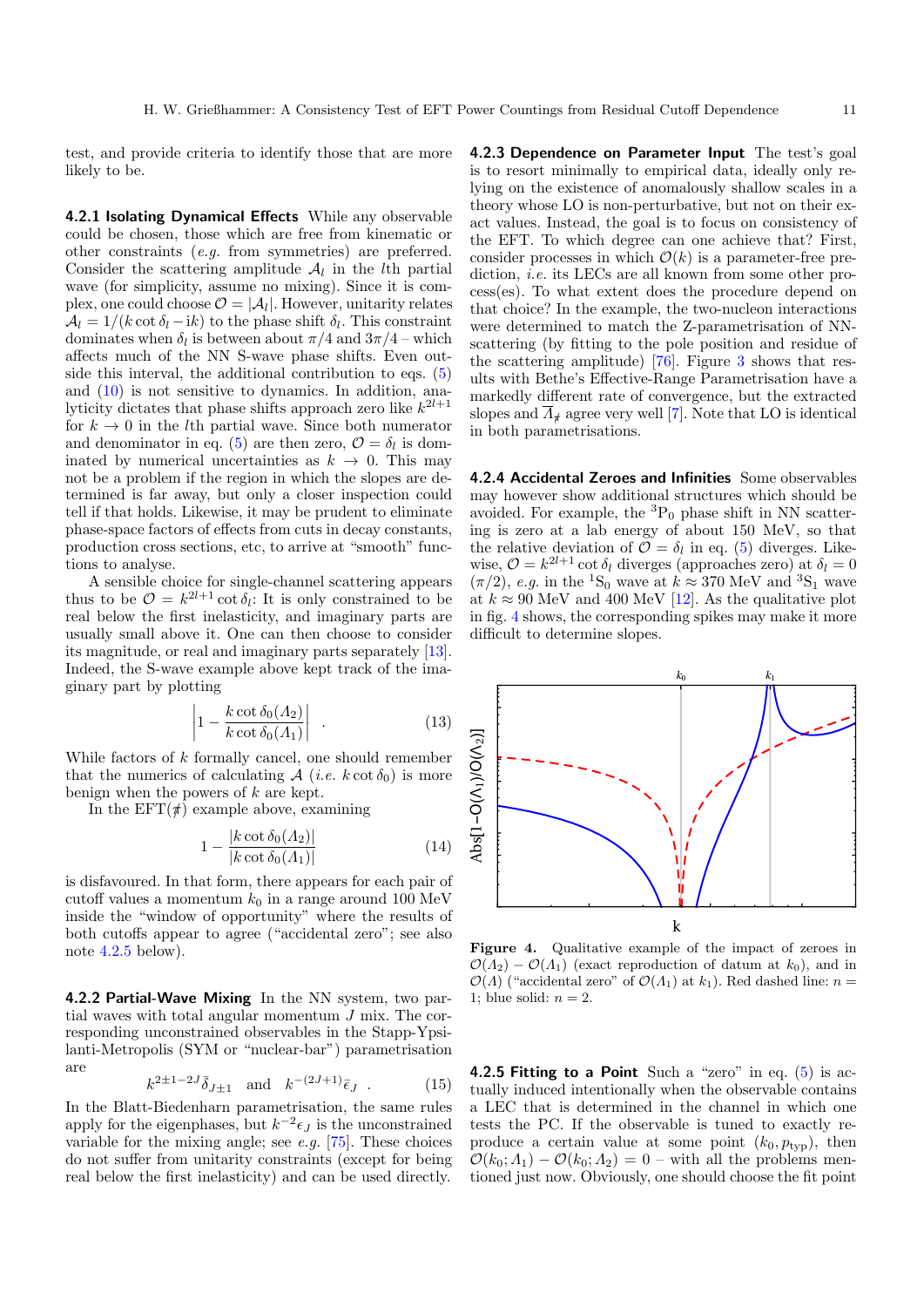to be outside the "window of opportunity". In the example of sect. [3,](#page-6-0) the strength of the 3N interaction  $H_0$  without derivatives was fixed at each order to the Nd scattering length, *i.e.* using  $k = 0$  as fit point. That is far away from the "window of opportunity". At  $N^2LO$ , the momentumdependent 3N interaction  $H_2$  was in addition determined from the triton binding energy  $B_3 = 8.48$  MeV, *i.e.* the pole in the amplitude is fixed to  $k_0 = \sqrt{-4MB_3/3} \approx$ 100 i MeV. If one chooses this fit point for  $H_0$  at LO and NLO, instead of  $k_0 = 0$ , the pattern of the slopes is wiped out; see fig. [5.](#page-11-1) It appears that fitting only at  $k_0$  introduces a new low-energy scale  $p_{\text{typ}}$  and leaves no window  $\overline{\Lambda}_t \gg k \gg |k_0| \approx 100$  MeV, while the N<sup>2</sup>LO fit at both  $k = 0$  and  $k_0$  does not suffer this limitation.



<span id="page-11-1"></span>Figure 5. Test when the leading 3N interaction is determined not by the Nd scattering length as in fig. [1,](#page-6-1) but by the position of the triton pole. The  $N^2LO$  fit uses again the Nd scattering length and triton binding energy.

4.2.6 Fitting in a Region The issue is less transparent when the LEC is not determined by exactly reproducing some data, but by fitting over a whole region in  $k$ . That is the typical case in NN scattering (see *e.g.* Ref.  $[12]$ ), and in  $\overline{N}N$  scattering [\[13\]](#page-13-11). The deviation of the fitted result from data is more regular at any given cutoff  $\Lambda$  than when it is exactly zero at  $k_0$ . A pronounced spike is therefore replaced by a more uniformly, but also more stealthily, constrained behaviour inside the fit region. The comparison between two cutoffs in eqs.  $(5)$  and  $(10)$  is thus also more uniform as a function of  $k$ . Since cutoff variations can now be balanced by adjusting LECs, the coefficients  $\mathcal{C}_n$  are artificially small in that régime. One still expects the cutoff dependence to decrease order-by-order, but the characteristic slopes are harder to see since the observable is constrained by the fit. Just like in the neighbourhood of a fit point, an observable will first have to shed the fit constraints outside the fit region for pronounced slopes to emerge.

Such a fit region must of course be inside the applicability range of the EFT. Traditional fits do not take into account that the systematic uncertainties of an EFT increase with  $k$ , but assign a  $k$ -independent uncertainty weight. Equation [\(4\)](#page-3-2) suggests that this is justified for  $k \leq p_{\text{typ}}$ since the error varies only mildly. In that case, one can speculate that the impact on the slopes at higher  $k$  is not too big. This limits a reasonable fit region to  $k \lesssim \gamma_{t,s}$  in EFT( $\pi$ ); and to  $k \lesssim m_{\pi}$  in  $\chi$ EFT. In addition, one expects clearer signals if the same fit region is used at each order. It is difficult to see how slopes can clearly be identified when the fit region extends far towards  $\overline{A}_{\text{EFT}}$ . Practical considerations, like insufficient or low-quality data at low momenta, may well override this choice. But there is a way around, as discussed now.

4.2.7 Fitting to Pseudo-Data As a recourse and in order to assess the impact of a fit region on the slopes, one may create an artificial, "exact datum"  $\mathcal{O}_0(k_0)$  at very low  $k \to 0$  which agrees with low-energy data (e.g. a scattering length, effective range, etc); and then assess the dependence of the slope on reasonable variations of  $\mathcal{O}_0(k_0)$ . The goal is then not to find good agreement with actual data at higher energies, but to test the convergence pattern. An EFT will not become inconsistent just because some particular datum is shifted by some small amount, or because the error bar on a datum is substantially reduced. For example, the power-counting for NN amplitudes in eq. [\(2\)](#page-1-0) only uses that there is a shallow real or virtual bound state, not its exact location.

4.2.8 Summary: Choice of Observable Ideal candidates for  $\mathcal O$  are positive-definite observables which are not subject to unitarity and other constraints, and which are nonzero and finite over a wide range in  $k$  and  $\Lambda$ , including the régime  $k \geq p_{\text{typ}}$  where one hopes to determine the slope. EFT parameters/LECs should be determined at very low k. A good signal may need some creativity. The choices  $\mathcal{O} = \tilde{k}^{2l+1} \cot \delta_l$ ,  $k^{2l+1-2J} \bar{\delta}_{J\pm 1}$  and  $k^{-(2J+1)} \bar{\epsilon}_J$ , with Effective-Range parameters determining unknowns, appear suitable in most scattering cases.

#### <span id="page-11-0"></span>4.3 Miscellaneous Notes

Finally, the following notes wrap up a variety of issues.

4.3.1 Consistency Assessment vs. "Lepage Plots" and Other Data-Driven Approaches To put this test into a broader context, one should note that double-logarithmic convergence plots are not unfamiliar. Lepage compared to data in order to quantify how accurately the EFT reproduces experimental information [\[4\]](#page-13-2). This triggered a series of influential studies of differences between approx-imations and "exact results" in toy-models, see e.g. [\[77–](#page-14-26) [79\]](#page-14-27). More recently, Birse and collaborators perused similar techniques, after removing the strong influence of longrange Physics (One- and Two-Pion Exchange) from empirical phase shifts in a modified Effective Range Expansion.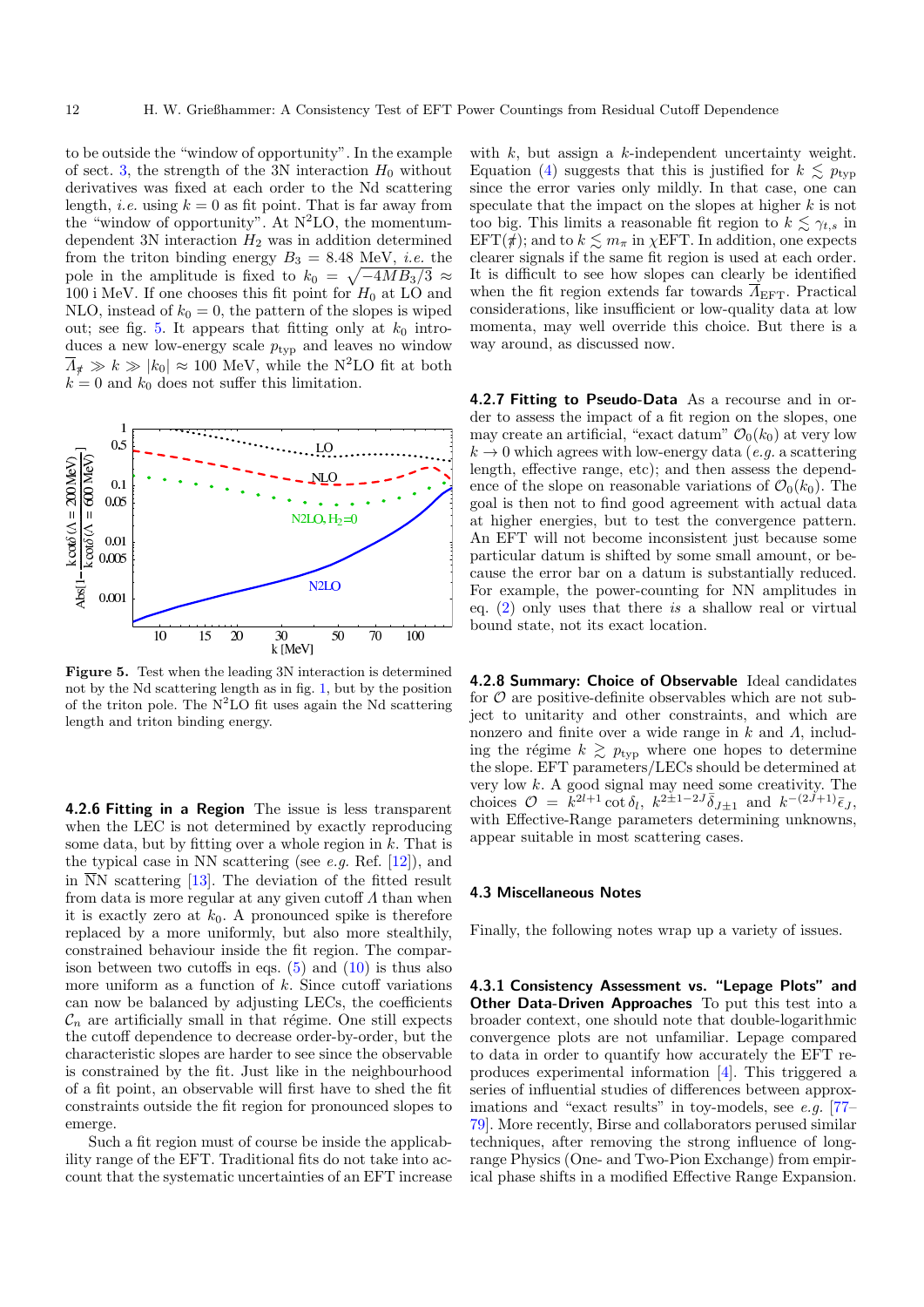This allows a more detailed study of the residual shortdistance interactions under the assumption that long-distance Physics is generally agreed upon to be understood sufficiently well [\[80–](#page-14-28)[82\]](#page-14-29). As table [1](#page-3-1) shows, that is true for one-pion exchange, but not for two-pion exchange. Both of these alternative approaches rely on a high-quality, databased partial wave analysis.

The test advocated here emphasises somewhat different aspects. It tries to minimise dependence on data, depending only on empirical input which is mostly qualitative: the existence of anomalously small scales, and of some low-momentum window in which a few data can be used to determine LECs. It then aims to answer complementing questions: Does the output match the assumptions? Is the theory consistent, and consistently renormalised in both its long- and short-range aspects? Recall that an EFT may converge by itself, but not to data, if some dynamical degrees of freedom are incorrect or missing. For example, a  $\chi$ EFT without dynamical  $\Delta(1232)$  at  $k \approx 300$  MeV cannot reproduce Delta resonance properties – but it may well be consistent.

In other words, an EFT may be consistent by itself, but not consistent with Nature.

4.3.2 Insensitivity to Some LECs This procedure can only help determine if a LEC is correctly accounted for when it is needed to absorb residual cutoff dependence. Equation [\(7\)](#page-4-2) then determines its running, and its initial condition is fixed by some input, for example data or results of a more fundamental theory. Some LECs do however start contributing just because of their natural size, and not to renormalise that order. For example, the magnetic moment of the nucleon enters the one-baryon Lagrangean of  $\chi$ EFT at NLO, albeit it is not needed to renormalise loops. Similarly, the contribution of a LEC to a particular observable may be unnaturally small (or even zero).

4.3.3 Numerics The analysis can be numerically indecisive. We would trust results only if n and  $\overline{A}_{\text{EFT}}$  can be determined quite robustly in a reasonably wide range to cutoffs (and, possibly, cutoff forms), parameter sets and fit-windows. None of this provides, however, sufficient excuse not to report results.

<span id="page-12-0"></span>4.3.4 Sampling Tests Finding that the exponent at each order  $Q^n$  is not smaller than  $n + 1 - n_0$  is necessary but not sufficient for a consistent PC. We saw that finetuning, particular choices of regulator forms and observables, and anomalously small coefficients are some reasons which may hide signals of exponents  $\langle n+1-n_0 \rangle$ which violate the PC assumptions. If exponents are always  $\geq n+1-n_0$  for a variety of independent observables, regulators etc., that may increase confidence in PC consistency – but cannot prove it. The same statement holds when the exponent  $n + 1 - n_0$  is substituted by the slopes  $n + 1 - \eta$  in the "window of opportunity".

That is why this is a falsification test.

#### 4.4 Outlook

Unnaturally small scales provide significant challenges to formulating a power-counting scheme in EFTs when analytic results cannot be obtained. This presentation advocated a quantitative and pragmatic test which can falsify a proposed scheme, and which may elucidate the powercounting issues which plague  $\chi$ EFT. It provides a necessary but not sufficient consistency criterion.

In its simplest and, for now, only tested variant, a "window of opportunity" is necessary, in which all low scales but one momentum scale  $k$  can be neglected, but in which the EFT still converges,  $k \ll \overline{A}_{\text{EFT}}$ . This may be problematic in  $\chi$ EFT because it is not quite clear what role is played by  $\Lambda_{NN} \approx 300$  MeV, the strength-scale of the NN potential; see discussion in [4.1.6.](#page-8-4)

The  $\chi$ EFT power-counting proposals differ most starkly in the attractive triplet partial waves of NN scattering since they reflect different philosophies on how to treat the non-selfadjoint, attractive  $1/r^3$  potential at short distances which appears at leading order; see table [1.](#page-3-1) It would therefore be interesting to see this test applied to the  ${}^{3}P_{0}$ wave and to the  ${}^{3}P_{2}$ - ${}^{3}F_{2}$  system; and work is indeed under way [\[83,](#page-14-30) [84\]](#page-14-31). In addition, one should explore whether one can merge the present approach with the work of Birse and collaborators [\[80–](#page-14-28)[82\]](#page-14-29). As one referee pointed out, it may be possible to analyse quasi-data generated at different EFT orders using the modified Effective Range Expansion to more clearly isolate short-distance effects.

The test proposed here is not necessarily a silver bullet to endorse or reject a particular counting since its results may in the worst case be inconclusive. It is thus neither more nor less than one more arrow in the quiver to test EFTs. But that implies it is still worth a try.

#### Acknowledgements

I cordially thank the organisers of the workshop The Tower of Effective (Field) Theories and the Emergence of Nuclear Phenomena (EFT and Philosophy of Science) at CEA/SPhN Saclay in 2017 for making a teenager's dream come true to discuss with Philosophers in France, and all participants for the profound insight they shared, as well as for enlightening and entertaining discussions. These notes grew out of the inspirational and intense discourses at the workshops Nuclear Forces from Effective Field Theory at CEA/SPhN Saclay in 2013, Bound States and Resonances in Effective Field Theories and Lattice QCD Calculations in Benasque (Spain) in 2014, Chiral DYNAMICS 2015 in Pisa (Italy), EMMI RAPID REACtion Task Force ER15-02: Systematic Treatment of the Coulomb Interaction in Few-Body Sys-TEMS at Darmstadt (Germany) in 2016, and New IDEAS IN CONSTRAINING NUCLEAR FORCES at the  $\mathrm{ECT}^*$  in Trento (Italy) in 2018. I am most grateful to all their organisers and participants. Since 2013, exchanges with M. C. Birse, B. Demissie, A. Ekström, E. Epelbaum, C.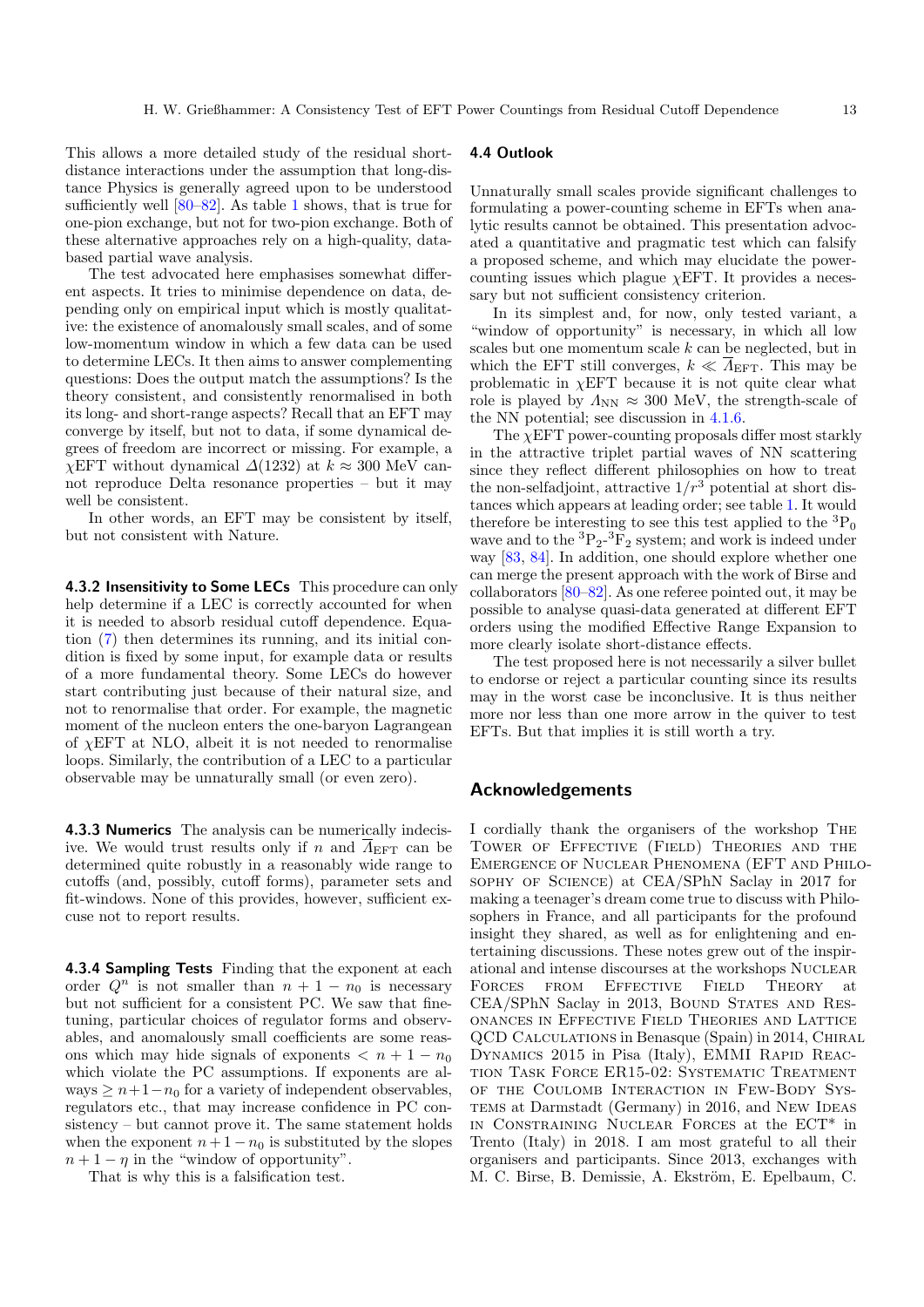Forssen, R. J. Furnstahl, J. Holt, B. Long, M. Pavon Valderrama, D. R. Phillips, M. J. Savage, I. Tews, R. G. E. Timmermans, U. van Kolck and Ch.-J. Yang allowed me to develop these ideas into a sharper analysis tool. M. J. Birse, B. Demissie, E. Epelbaum, D. R. Phillips and Ch.- J. Yang suggested important improvements to this script. I am especially indebted to ceaseless insistence on clarity by many emerging researchers, and by both referees. Finally, my colleagues may forgive mistakes and omissions in referencing work and historical precedents, and graciously continue to point out necessary corrections. This work was supported in part by the US Department of Energy under contract DE-SC0015393, and by The George Washington University: by the Dean's Research Chair programme and an Enhanced Faculty Travel Award of the Columbian College of Arts and Sciences; and by the Office of the Vice President for Research and the Dean of the Columbian College of Arts and Sciences; and was conducted in part in GW's Campus in the Closet.

### Data Availability Statement

The preciously few data underlying this work are available in full upon request from the author.

#### References

- <span id="page-13-0"></span>1. The Editors, Editorial: Uncertainty Estimates, Phys. Rev. A83, 040001 (2011).
- <span id="page-13-37"></span>2. Enhancing the Interaction between Nuclear Experiment and Theory Through Information and Statistics, special issue J. Phys. G 42 number 3 (March 2015).
- <span id="page-13-1"></span>3. Further Enhancing the Interaction between Nuclear Experiment and Theory through Information and Statistics (ISNET 2.0), special issue J. Phys. G 46 number 10 (2019, publication ongoing).
- <span id="page-13-2"></span>4. G. P. Lepage, [\[nucl-th/9706029\]](http://arxiv.org/abs/nucl-th/9706029).
- <span id="page-13-3"></span>5. R. Landau, J. Páez and C. Bordeianu, A Survey of Computational Physics: Introductory Computational Science, Princeton University Press, 2008: chapter 2.3.
- <span id="page-13-4"></span>6. P. F. Bedaque, H. W. Grießhammer, G. Rupak and H.-W. Hammer, Nucl. Phys. A 714, 589 (2003) [\[nucl](http://arxiv.org/abs/nucl-th/0207034)[th/0207034\]](http://arxiv.org/abs/nucl-th/0207034).
- <span id="page-13-5"></span>7. H. W. Grießhammer, Nucl. Phys. A 744, 192 (2004) [\[nucl-th/0404073\]](http://arxiv.org/abs/nucl-th/0404073).
- <span id="page-13-6"></span>8. H. W. Grießhammer, Introduction to Effective Field Theories, National Nuclear Physics Summer SCHOOL 2008, Washington DC (USA); notes at [home.gwu.edu/](http://home.gwu.edu/\ hgrie/lectures/lectures.0806.NNPSS2008-GW.djvu) [hgrie/.](http://home.gwu.edu/\ hgrie/lectures/lectures.0806.NNPSS2008-GW.djvu)
- <span id="page-13-7"></span>9. H. W. Grießhammer, Summary: Systematising the NN System in Chiral Effective Field Theory, remarks at Nuclear Forces from Effective Field Theory, CEA/SPhN Saclay (France) 2013.
- <span id="page-13-8"></span>10. H. W. Grießhammer, Testing a Power Counting, remarks at BOUND STATES AND RESONANCES IN EFfective Field Theories and Lattice QCD Calculations, Benasque (Spain) 2014.
- <span id="page-13-9"></span>11. R. J. Furnstahl, D. R. Phillips and S. Wesolowski, J. Phys. G 42, 034028 (2015) [\[arXiv:1407.0657](http://arxiv.org/abs/1407.0657) [nucl-th]].
- <span id="page-13-10"></span>12. E. Epelbaum, H. Krebs and U. G. Meißner, Eur. Phys. J. A 51, 53 (2015) [\[arXiv:1412.0142](http://arxiv.org/abs/1412.0142) [nucl-th]].
- <span id="page-13-11"></span>13. L. Y. Dai, J. Haidenbauer and U. G. Meißner, JHEP 1707, 078 (2017) [\[arXiv:1702.02065](http://arxiv.org/abs/1702.02065) [nucl-th]].
- <span id="page-13-12"></span>14. H. W. Grießhammer, PoS CD 15, 104 (2016) [\[arXiv:1511.00490](http://arxiv.org/abs/1511.00490) [nucl-th]].
- <span id="page-13-13"></span>15. H.-W. Hammer, S. König and U. van Kolck, [\[arXiv:1906.12122](http://arxiv.org/abs/1906.12122) [nucl-th]].
- <span id="page-13-14"></span>16. A. Manohar and H. Georgi, Nucl. Phys. B 234, 189 (1984) [n.b. Acknowledgement].
- <span id="page-13-36"></span>17. H. Georgi and L. Randall, Nucl. Phys. B 276, 241 (1986).
- 18. S. Weinberg, Phys. Rev. Lett. 63, 2333 (1989).
- 19. H. Georgi, Phys. Lett. B 298, 187 (1993) [\[hep](http://arxiv.org/abs/hep-ph/9207278)[ph/9207278\]](http://arxiv.org/abs/hep-ph/9207278).
- <span id="page-13-15"></span>20. H. W. Grießhammer, Nucl. Phys. A 760, 110 (2005) [\[nucl-th/0502039\]](http://arxiv.org/abs/nucl-th/0502039).
- <span id="page-13-16"></span>21. M. Beneke and V. A. Smirnov, Nucl. Phys. B 522, 321 (1998) [\[hep-ph/9711391\]](http://arxiv.org/abs/hep-ph/9711391).
- <span id="page-13-17"></span>22. H. W. Grießhammer, Phys. Rev. D 58, 094027 (1998) [\[hep-ph/9712467\]](http://arxiv.org/abs/hep-ph/9712467).
- <span id="page-13-18"></span>23. D. B. Kaplan, M. J. Savage and M. B. Wise, Phys. Lett. B 424, 390 (1998) [\[nucl-th/9801034\]](http://arxiv.org/abs/nucl-th/9801034).
- <span id="page-13-20"></span>24. D. B. Kaplan, M. J. Savage and M. B. Wise, Nucl. Phys. B 534, 329 (1998) [\[nucl-th/9802075\]](http://arxiv.org/abs/nucl-th/9802075).
- <span id="page-13-19"></span>25. S. Fleming, T. Mehen and I. W. Stewart, Nucl. Phys. A 677, 313 (2000) [\[nucl-th/9911001\]](http://arxiv.org/abs/nucl-th/9911001).
- <span id="page-13-21"></span>26. T. Barford and M. C. Birse, Phys. Rev. C 67, 064006 (2003) [\[arXiv:hep-ph/0206146 \[hep-ph\]\]](http://arxiv.org/abs/arXiv:hep-ph/0206146 [hep-ph]).
- <span id="page-13-22"></span>27. P. F. Bedaque and U. van Kolck, Ann. Rev. Nucl. Part. Sci. 52, 339-396 (2002) [\[nucl-th/0203055\]](http://arxiv.org/abs/nucl-th/0203055).
- <span id="page-13-23"></span>28. L. Platter, Few Body Syst. 46, 139-171 (2009) [\[arXiv:0904.2227](http://arxiv.org/abs/0904.2227) [nucl-th]].
- <span id="page-13-24"></span>29. S. R. Beane, P. F. Bedaque, M. J. Savage and U. van Kolck, Nucl. Phys.A 700, 377 (2002) [\[nucl](http://arxiv.org/abs/nucl-th/0104030)[th/0104030\]](http://arxiv.org/abs/nucl-th/0104030).
- <span id="page-13-25"></span>30. A. Nogga, R. G. E. Timmermans and U. van Kolck, Phys. Rev. C 72, 054006 (2005) [\[nucl-th/0506005\]](http://arxiv.org/abs/nucl-th/0506005).
- <span id="page-13-26"></span>31. U. van Kolck, this volume.
- <span id="page-13-27"></span>32. E. Epelbaum and U.-G. Meissner, Few Body Syst. 54, 2175 (2013) [\[nucl-th/0609037\]](http://arxiv.org/abs/nucl-th/0609037).
- <span id="page-13-28"></span>33. S. Weinberg, Nucl. Phys. B 363, 3 (1991).
- <span id="page-13-31"></span>34. M. C. Birse, Phys. Rev. C 74, 014003 (2006) [\[nucl](http://arxiv.org/abs/nucl-th/0507077)[th/0507077\]](http://arxiv.org/abs/nucl-th/0507077).
- <span id="page-13-32"></span>35. M. C. Birse, PoS CD 09, 078 (2009) [\[arXiv:0909.4641](http://arxiv.org/abs/0909.4641) [nucl-th]].
- <span id="page-13-33"></span>36. M. P. Valderrama, Phys. Rev. C 83, 024003 (2011) [\[arXiv:0912.0699](http://arxiv.org/abs/0912.0699) [nucl-th]].
- 37. M. Pavon Valderrama, Phys. Rev. C 84, 064002 (2011) [\[arXiv:1108.0872](http://arxiv.org/abs/1108.0872) [nucl-th]].
- <span id="page-13-34"></span>38. M. Pavon Valderrama, [\[arXiv:1902.08172](http://arxiv.org/abs/1902.08172) [nucl-th]].
- <span id="page-13-35"></span>39. B. Long and C. J. Yang, Phys. Rev. C 85, 034002 (2012) [\[arXiv:1111.3993](http://arxiv.org/abs/1111.3993) [nucl-th]].
- <span id="page-13-29"></span>40. B. Long and C. J. Yang, Phys. Rev. C 86, 024001 (2012) [\[arXiv:1202.4053](http://arxiv.org/abs/1202.4053) [nucl-th]].
- <span id="page-13-30"></span>41. D. R. Phillips, PoS CD 12, 013 (2013) [\[arXiv:1302.5959](http://arxiv.org/abs/1302.5959) [nucl-th]].